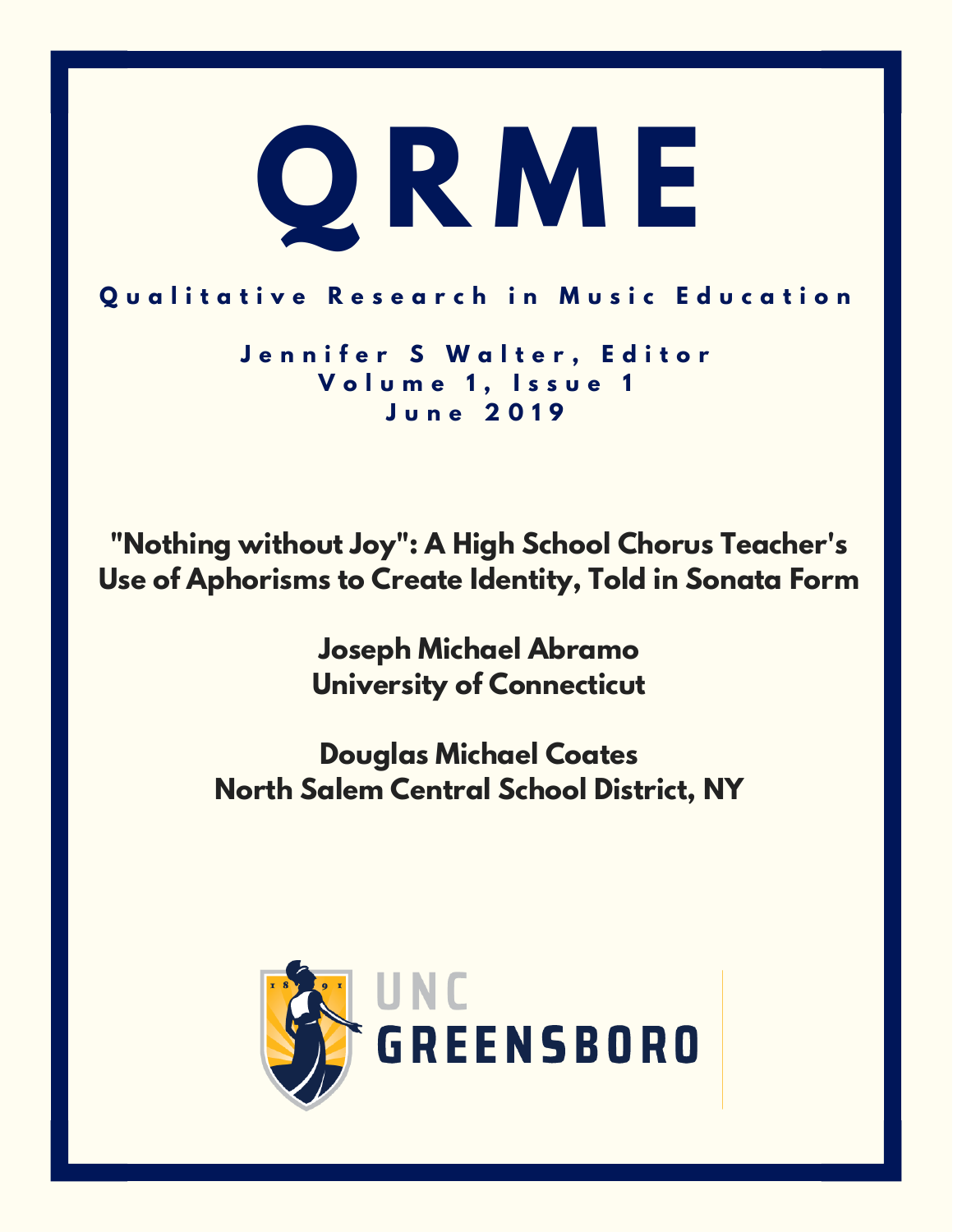# **"Nothing without Joy": A High School Chorus Teacher's Use of Aphorisms to Create Identity, Told in Sonata Form**

## **Joseph Michael Abramo1 and Douglas Michael Coates2**

## **Abstract**

In this narrative, Joe, a teacher educator, and Doug, a musician and choral teacher, tell a story of Doug's teaching in a sonata-inspired form. Doug transformed a choral program with dwindling numbers and student apathy into a thriving program. To accomplish this, he uses aphorisms—both spoken and written on the walls of his classroom—to construct identities for himself and his students. These aphorisms become signifiers of important experiences in his life and serve as a way to construct the semblance of his identity and project his ideals for students. Using analytical philosophies of language, and poststructuralist theories of performativity, Joe and Doug note how Doug employs *locution*, *illocution*, and *perlocution* in these aphorisms to construct his identity and create a safe space for students. Uses of these aphorisms, then, become performative acts, which might describe the construction of music teacher identity and the

Corresponding Author:

<sup>1</sup> University of Connecticut, Storrs, Connecticut, USA

<sup>2</sup> North Salem Central School District, North Salem, New York, USA

Joseph Michael Abramo, Assistant Professor of Music Education, Neag School of Education, University of Connecticut, 249 Glenbrook Road, Unit 3033, Storrs, Connecticut 06269 Email: joseph.abramo@uconn.edu

Ó Qualitative Research in Music Education 2019 qrme.uncg.edu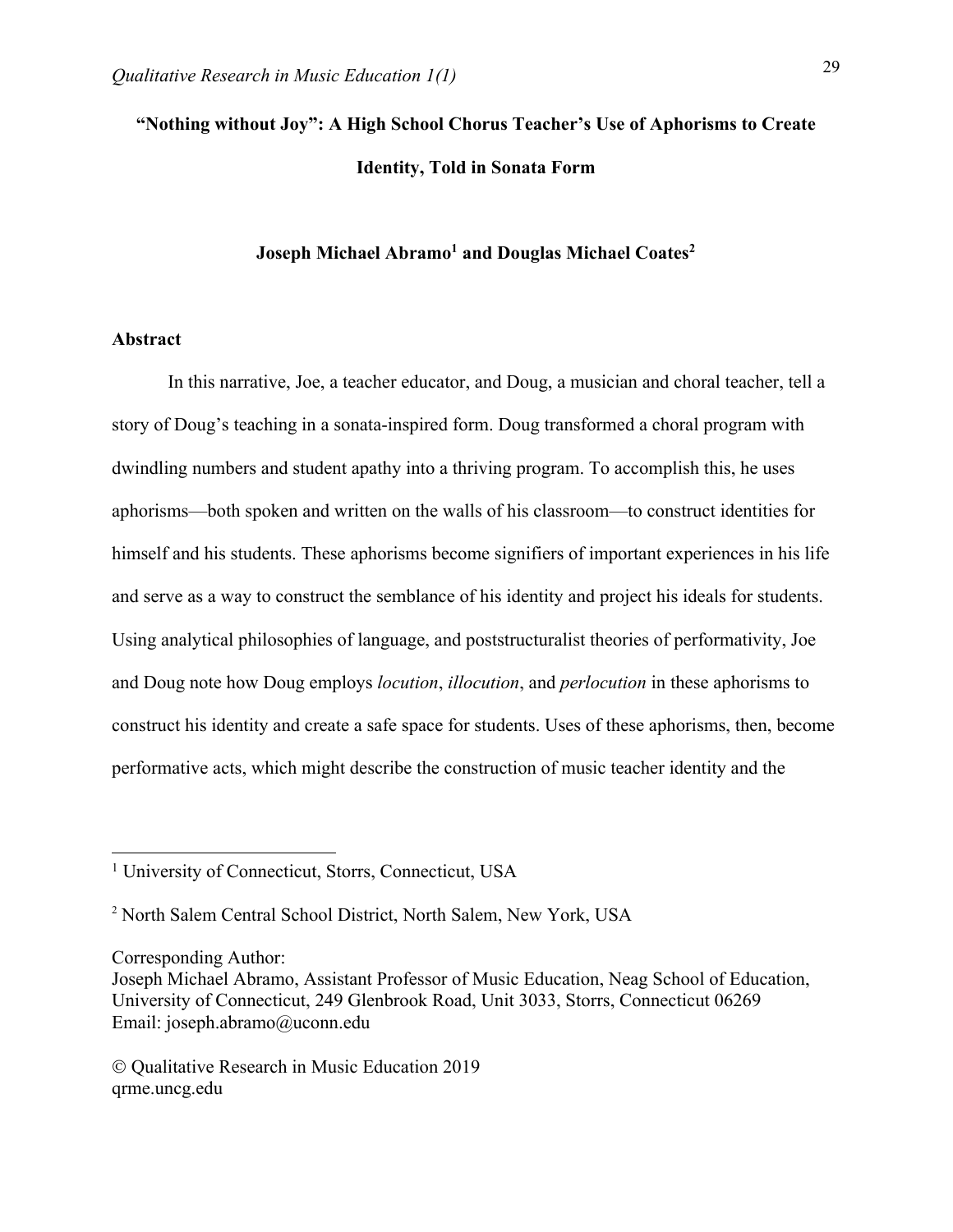education process. In the "coda" we further develop these themes by exploring implications for music teaching.

Keywords: teacher identity, sonata form, narrative, speech acts, performativity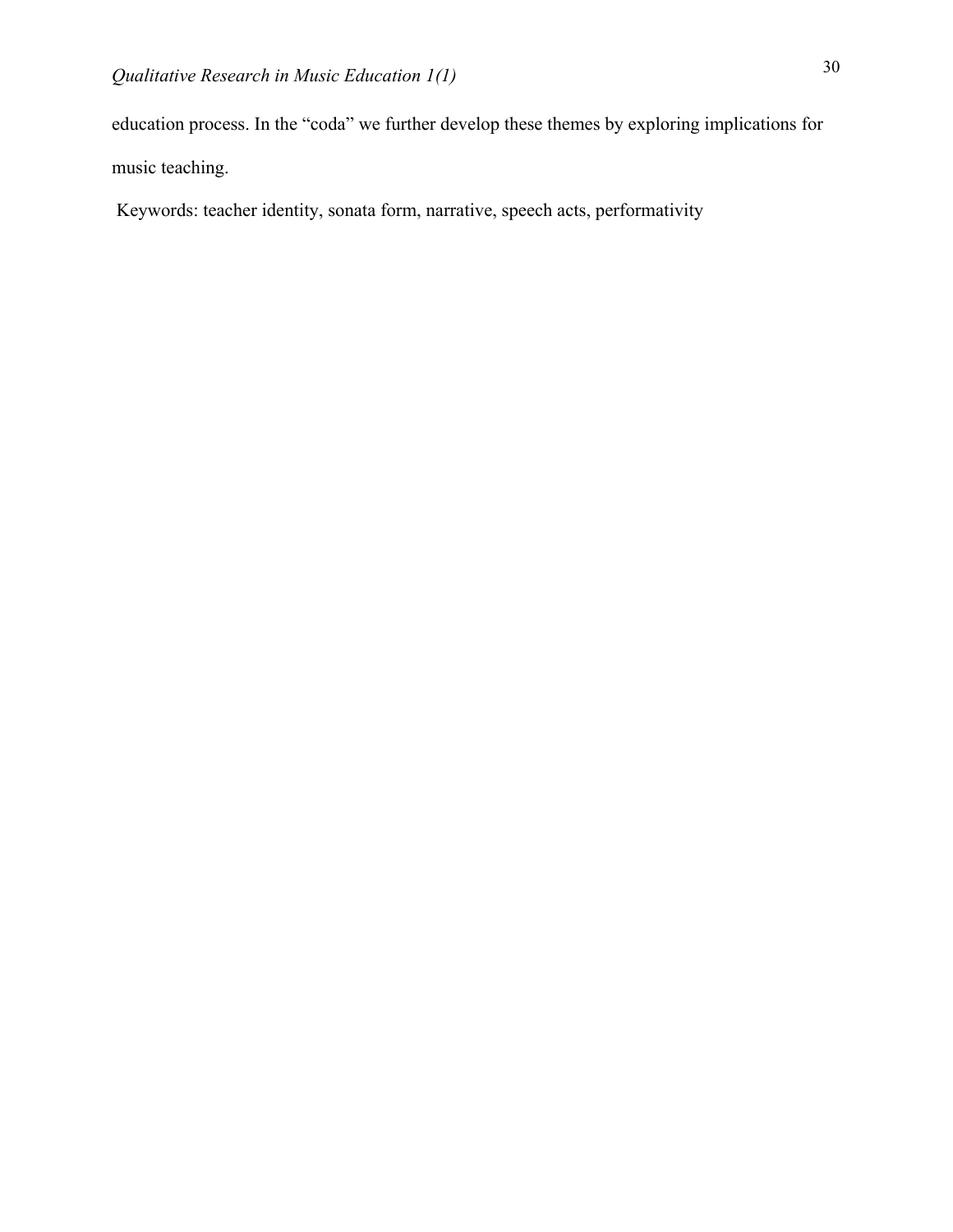## **Introduction**

In this narrative, Joe, a teacher educator, and Doug, a musician and choral teacher, tell a story of Doug's teaching. Doug, who after a career in musical theater, began teaching chorus in the public schools in his forties, transformed a choral program with dwindling numbers and student apathy into a thriving program. In telling this story, we craft a story of the emotional work, vulnerability, and rewards of teaching framed by the following philosophical questions: How do teachers engage in the everyday emotional identity work in preparation of entering the classroom? How does what educators do, perform, and say—including aphorisms and sayings they tell themselves and students—in the classroom urge students to act on their own? What benefit to teaching and inspiring do teachers receive? Our collective story of Doug's teaching presents one narrative that engages these questions that defy conclusive answers.

We tell this story of Doug's teaching in sonata-inspired form. After this introduction outlining the theoretical framework and methodology, we present an exposition by discussing a sign above the entrance of Doug's classroom that says, "Nothing without Joy." This exposition is divided into two themes: first how the aphorism influences Doug's life and teaching and, second, how the aphorism influences his students and colleagues. This aphorism, and others are signs he puts around his classroom to reorient himself and project truths or axioms that he holds to be true or wants to instill in himself and others. Next, we develop these themes by viewing this aphorism through Austin's *speech acts* theory*.* We then move to a recapitulation, which serves as a discussion section, where we look to blur the lines between the themes of teacher self and student other. Finally, we end with a coda and terminal development, where we further develop these themes by exploring implications for music teaching.

## **Theoretical Framework: Poststructural Theories of Identity**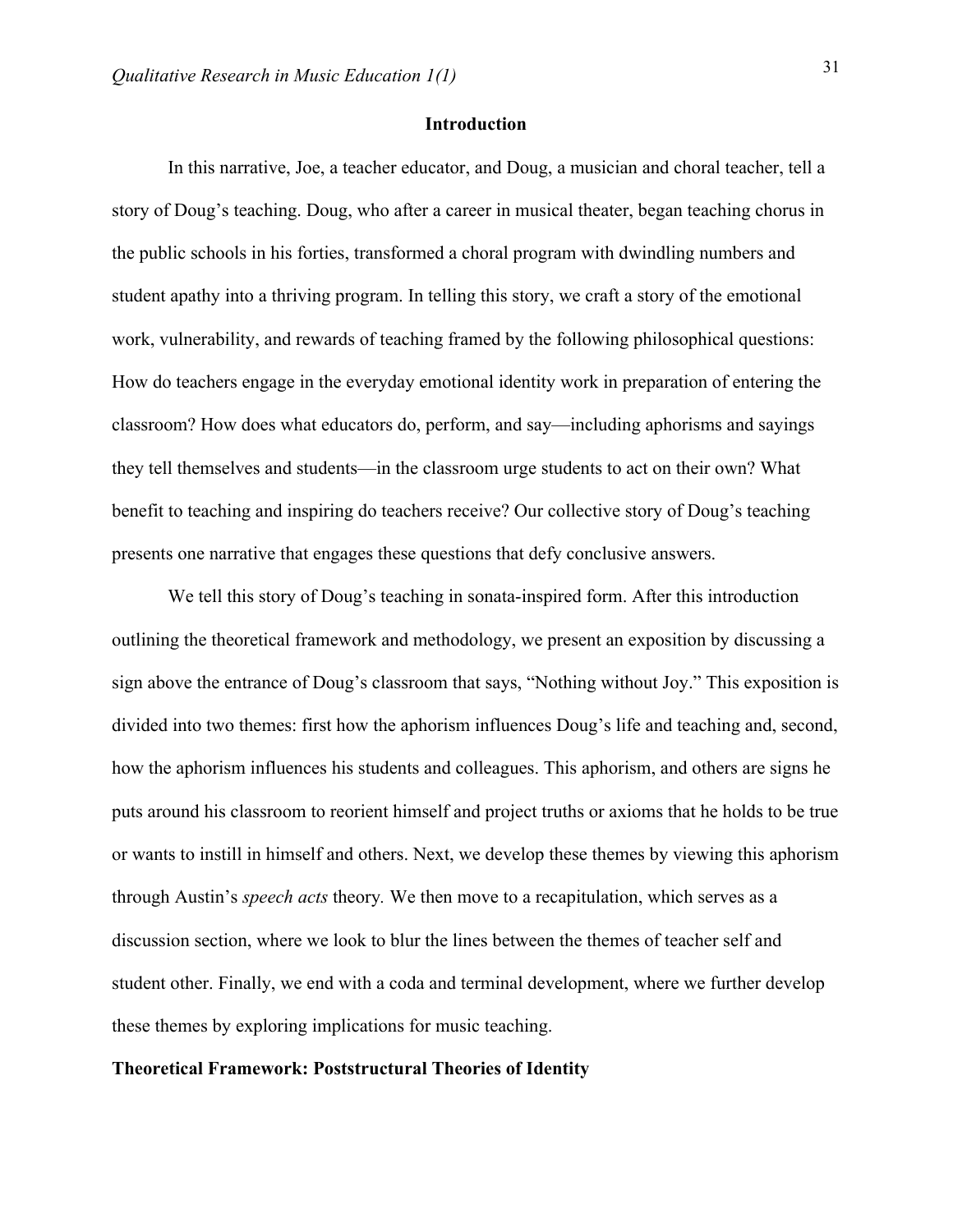In telling Doug's story, we are attuned to the conditional and limited nature of narrative, and yet, despite those limits, understand that people positively use narrative to construct identity. Narrative has become an important method of investigation in education and music education. However, informed by poststructuralist theories of identity, Miller (1998) questions if researchers can totally tell an educator's story.

I think there is something missing in the invitation to teachers to "just tell your story." One difficulty arises when autobiographies, or narratives, or stories in and about education are told or written as unitary and transparent, "so that the fabric of the narrative appears seamless, spun of whole cloth. The effect is magical—the self appears organic, the present the sum total of the past, the past appears as an accurate predictor of the future." (Miller, 1998, p. 150)

This is a challenge to the traditional epistemological, ontological, and methodological assumptions of narrative inquiry, where language becomes a transparent conveyor of a teacher's total, consistent identity. Instead, Miller highlights that narratives are constructions that do not fully capture the messy and contradictory nature of identity. She also suggests that people understand and make sense of narratives through theories, whether or not they acknowledge those theories.

While identity is fractured, people form their ostensibly unified subjectness through the narratives they tell themselves and others. Signifying, abstracting from, and making sense of experiences through narratives are unavoidable; narrative becomes the glue that binds one's fractured, moment-to-moment self together. In other words, despite the constructed nature of narrative telling, it is the process by which one assembles an identity. This narrative telling, though, is not merely a conscious, individual, and purely creative construction of self, but is,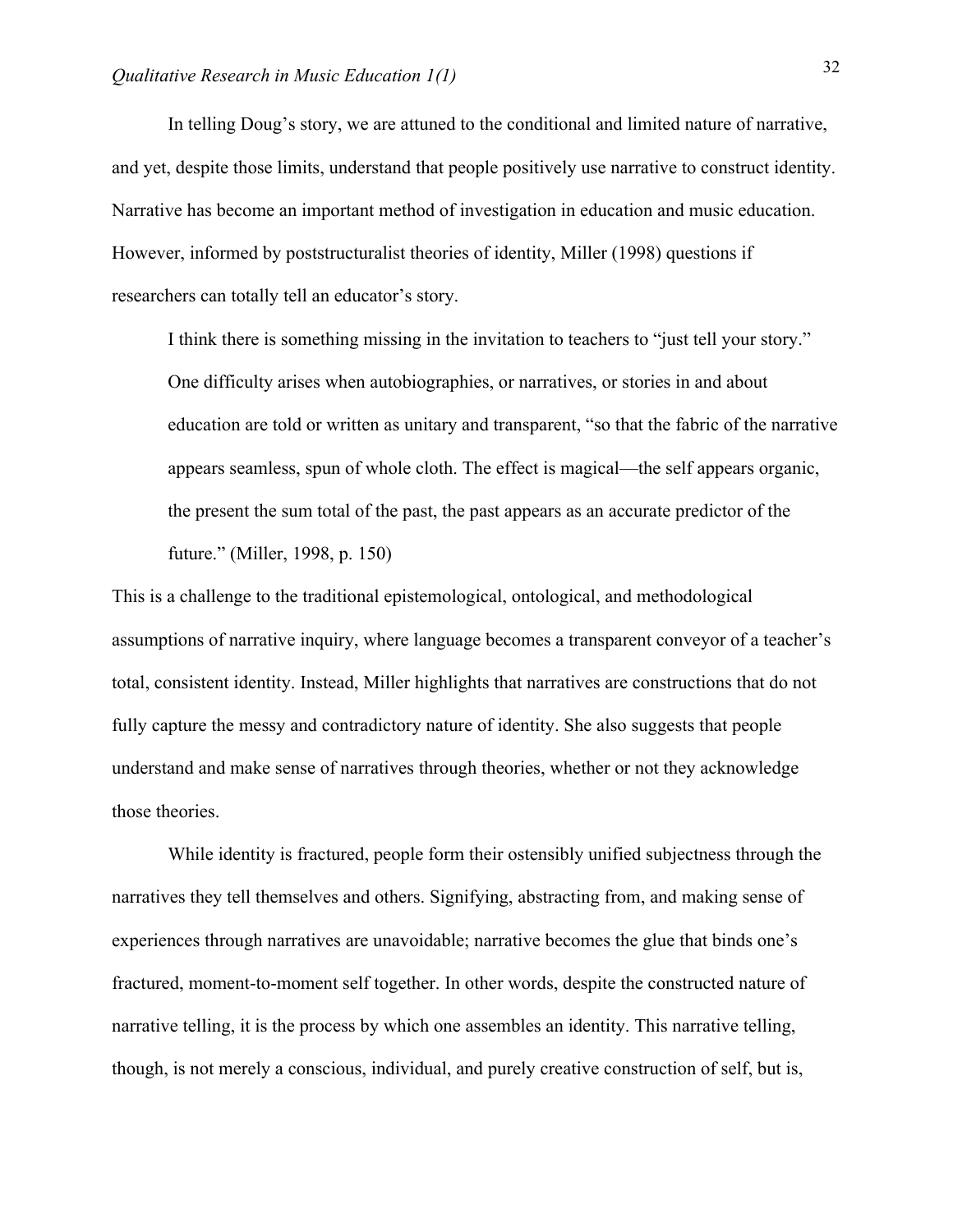instead, driven by the discourses of society and borrows and cites past gestures and narratives. This process is what Butler (1993, 1999) calls performativity. Because performativity is driven by discourses, Butler (1993) argues that it "must be understood not as a singular or deliberate 'act,' but, rather, as the reiterative and citational practice by which discourse produces the effects that it names" (p. 2). In other words, people create identities by repeating behaviors and gestures that they observe and borrow from other places, making them their own. Not done in a conscious way, this is driven by social structures. "Masculine" identity, for example, is created by "acting" the social role of being male, rather than stemming from a priori, biological, or essential traits. Men *cite* masculine behaviors and gestures urged by social roles. This does not make identity any less "real" or "authentic," but highlights the contingent, context-based, and malleable aspects of identity.

These narratives that constitute performativity are enacted through the repetition of what Austin (1975) calls "speech acts." For Butler, "the notion of performativity [is]. . . understood as those speech acts that bring into being that which they name" (Butler, 1996, p. 112). Through repeated performative utterances or speech acts, a subject forms the semblance of an identity that is the process of performativity. They are linguistic performatives that describe phenomena, urge into being social constructions of reality, and construct identity. Narrative, performativity, and the speech acts that constitute them are the tools or processes a person uses to assemble a fractured identity into the semblance of a fixed identity. According to Butler (1996), Austin took for granted that the speaking subject had free will when producing speech acts. Butler nuances Austin's speech acts through performativity so that it can be viewed not as a process of mere creation of free will, but driven by social rules and the limits of the social conventions of language. In this way, this paper (as perhaps all narratives) is a *narrative of narratives*, a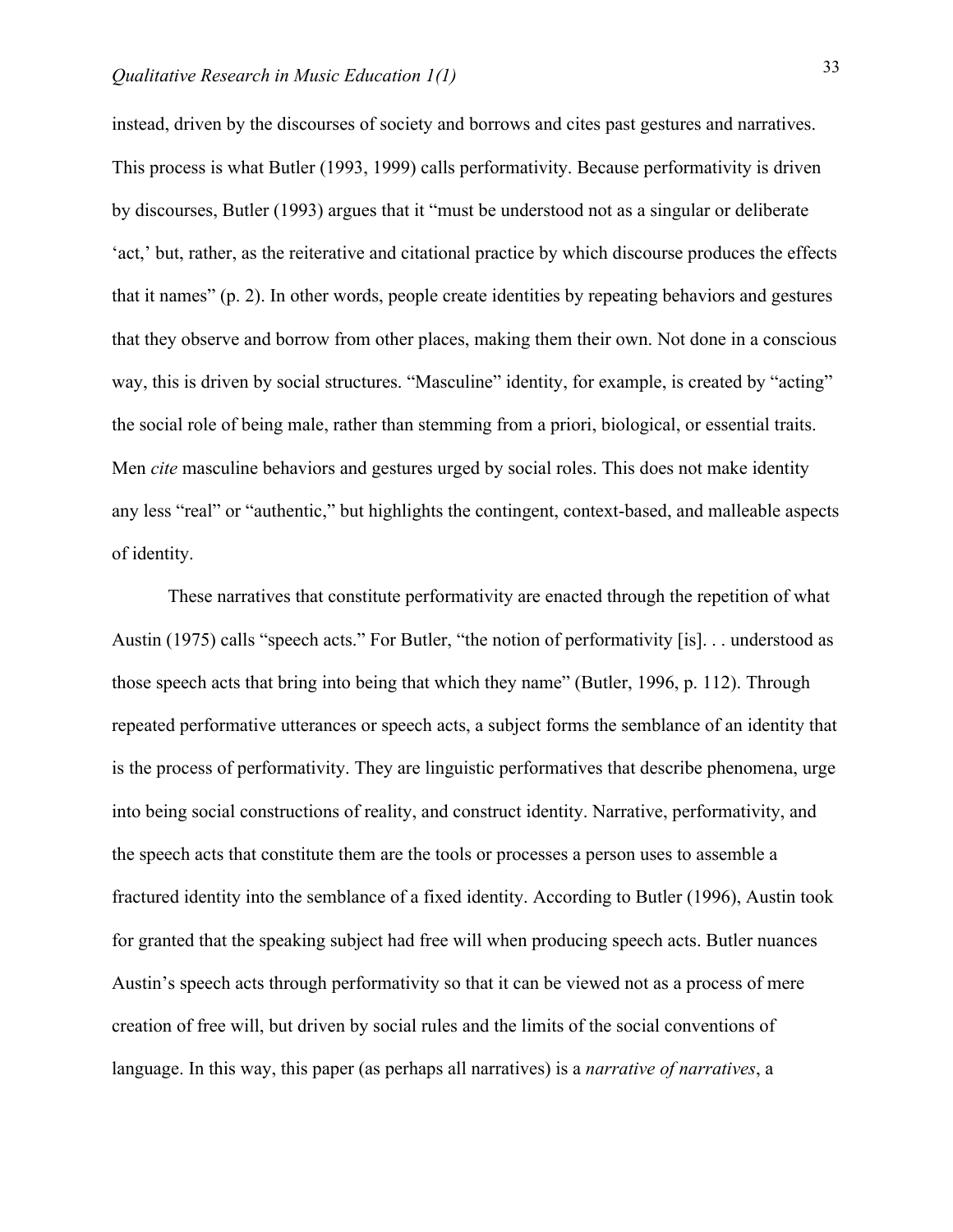collection of smaller, conscious and unconscious stories influenced by discourses that we gather up to make sense of ourselves and others (Miller, 1998).

What follows, then, is a narrative of the narratives Doug—together with Joe—tells himself and his students. It can never sit as a complete or, in some sense, "accurate" representation of Doug's narrative and his identity. As Geertz (1974) notes, all sociological writings are "fictions in the sense that they are 'something made,' 'something fashioned'—the original meaning of *fictio*" (p. 15). This story, then, stands as a representation—perhaps even as Geertz suggests, a fiction—that gathers up Doug's narratives to bring meaning to his experiences and how he forms a teacher identity and affects his students (Barone, 2007).

## **Methodology**

Using narrative methodology, we tell Doug's story in a sonata-inspired form. In using this methodology and form, we aim to render the performativity and constructedness of identity through narrative.

#### **Narrative research and musical form.**

Our use of sonata form to tell this story is informed by music theorists' exploration of narrative in music. Sonata form is a formal structure used in Western art music, primarily within the common practice period of roughly 1700-1900. This form usually follows a structure of exposition, development, and recapitulation. In the exposition, first a theme is stated in the tonic or "home" key. A second, contrasting key is then stated in a secondary or "away" key. Next, in the development section, where thematic material is developed through compositional techniques. Through this process, the music moves through several keys, sometimes remote from the tonic key. Finally, the themes are restated in the recapitulation. In this restatement both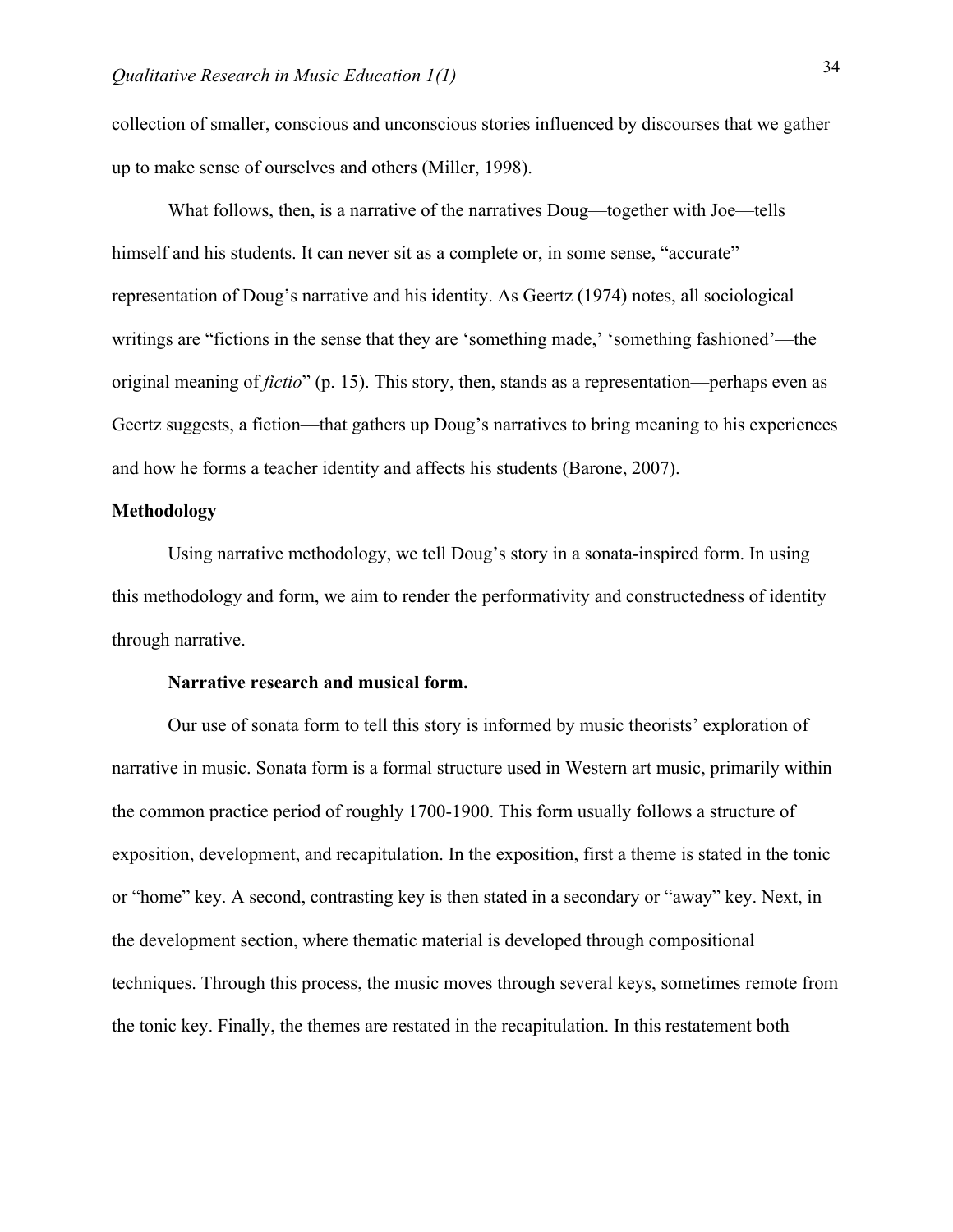themes are stated in the tonic key. This requires that the second theme is thus stated in a different key than as it appeared in the exposition.

Some theorists argue that music, including sonata form and other "absolute music," can be understood as the unfolding of a narrative. Maus (1991), for example, suggested that

Musical events can be regarded as characters, or as gestures, assertions, responses, resolutions, goal-oriented motions, references, and so on. Once they are so regarded, it is easy to regard successions of musical events as forming something like a story, in which these characters and actions go together to form something like a plot. (p. 6)

McClary (1991) attributes this narrative quality to the interactions of keys within musical form. "[The] narrative schema" she writes, "is played out. . . . [in] the formal conventions of 'absolute' music. . . . [T]he course of a movement traces the trajectory from a home base (tonic), to the conquest of two or three other keys, and a return to tonic for closure" (p. 14). The protagonist or "self"—represented by the tonic—traverses alterities to create tension, finally returning home to resolve these tensions. In sonata form, this journey is enacted through a tension created in the opposition of self and other in the two or more keys of the exposition and then the conflict or violence of the rapidly modulating development section. Finally, the tension of the binaries of the "self" and "other" are resolved in the recapitulation, where the secondary theme is stated in the tonic key.

In evoking this metaphor, we exploit these thematic and tonal aspects of sonata form. We recapitulate thematic material in a truncated form in a way to understand this material in new ways. As the themes of "teacher self" and "student and colleague others" are presented as opposing themes in the exposition, we blur this binary in the recapitulation.

## **Narrative construction and interpretation.**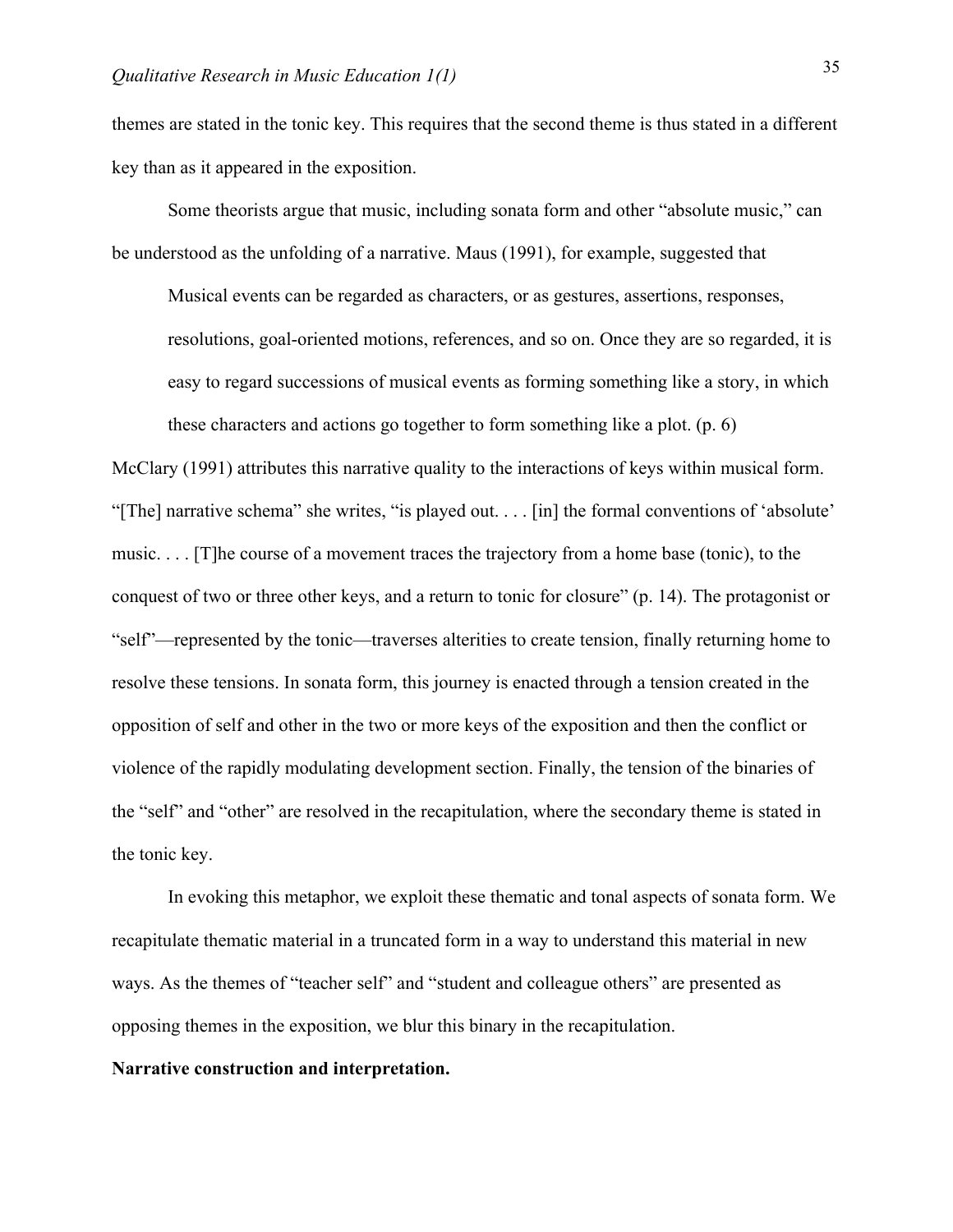Joe and Doug met each other when they previously taught music in a public high school together, a high school that is different than where both are currently employed. Doug continues to teach with Joe's wife, and Joe frequently visits the school. To create a narrative, we met monthly at Doug's school over an academic year, resulting in nine meetings. The meetings lasted between 45 minutes and two hours and were generally informal in nature, although Joe did craft semi-structured protocols to address questions he had after reviewing data from previous meetings. Joe audio recorded these meetings and took notes. We used Riessman's (2001) "performative" approach to narrative which suggests that, "[w]hen we tell stories about our lives we perform our (preferred) identities" (p. 701), because it aligns the methodology with the theoretical framework. The performative view of narrative enabled us to interpret the interviews as stories Doug tells to enact or perform his identity. For coding, Joe followed procedures outlined by Saldaña (2015); he openly coded the interviews by color-coding the transcriptions and collecting them into themes and then returning to the interviews for verification and generation of new themes in an iterative process. The theoretical framework of performativity and speech acts guided Joe's creation of these themes. This coding and interpretation set the agenda for the next meetings. The codes and themes developed in the coding and interpretation helped Joe decide which areas to explore further and allowed him to approach Doug with his initial thoughts in a kind of participant check.

Based on these initial discussions, Joe wrote a first draft of a manuscript, showed it to Doug, and asked him to comment, make amendments, and challenge material. Some of the changes included Doug's elaboration of themes. There were times when, after reviewing the material, Doug wanted to add further thoughts, and that led to an audio-recorded discussion. We then added selected quotes from these discussions into the document. Doug also raised questions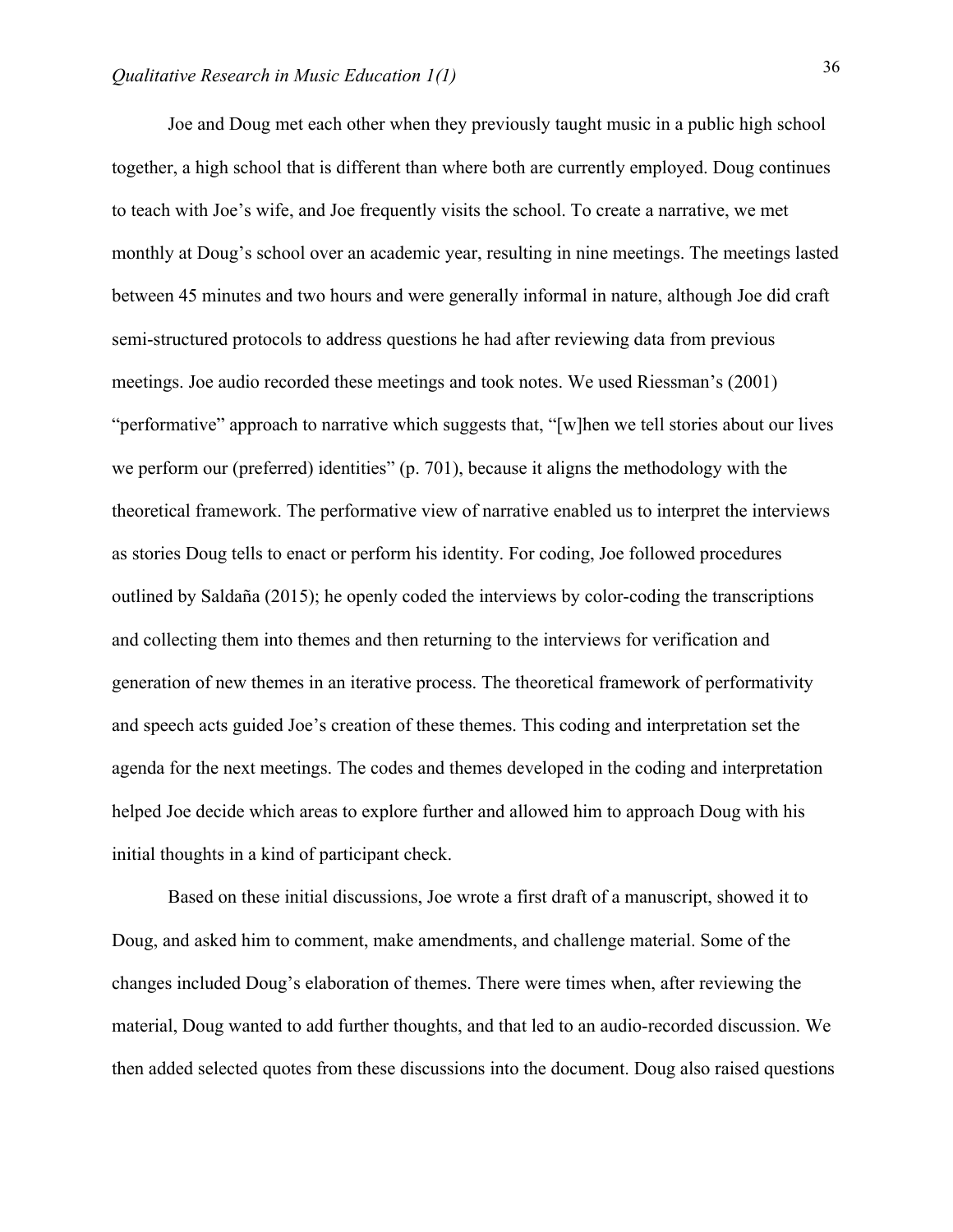about the amount of specificity to include in the document. Joe initially did not include certain contextualizing information or material for his quotes that Joe thought Doug might not want to reveal. However, after reading the document, he questioned their omission, and after a discussion, we returned the material to the document. This back-and-forth process led to a revised final document.

## **Exposition: "Nothing without Joy"**

#### **Theme 1: "Nothing without Joy" as a Trigger of a Teacher Self**

Doug teaches in, what he describes as, a pleasant school in a suburb of [a large metropolis in the northeast of the United States]. As Doug notes, "Yeah, I've taught at another school and it's not the same; this so much better. The teachers are great and it's a great place to work and the administration support the arts. There's a group of kids who are dedicated to music." As students, teachers, and others walk down a long hallway in this school, they see a hand-painted message above the door of Doug's classroom with two-foot-tall, dark blue letters that spell out, "Nothing without Joy." The sign is conspicuous and distinctive, and because of that, Joe became curious about its intent and function in Doug's teaching and asked about its significance:

The quote is from the educator Loris Malaguzzi. And the speaker I saw who quoted him, Steven Seidel, said that it should be hung over the door of every classroom. There's no reason for there not to be any joy in all classrooms. . . . When I was performing [professionally], I swore that I would stop doing it if it wasn't fun anymore. I think the same is true for me with teaching. If it's not fun anymore, I don't want to do it. But who's in charge of that? I am. *Me.* That's *my* choice.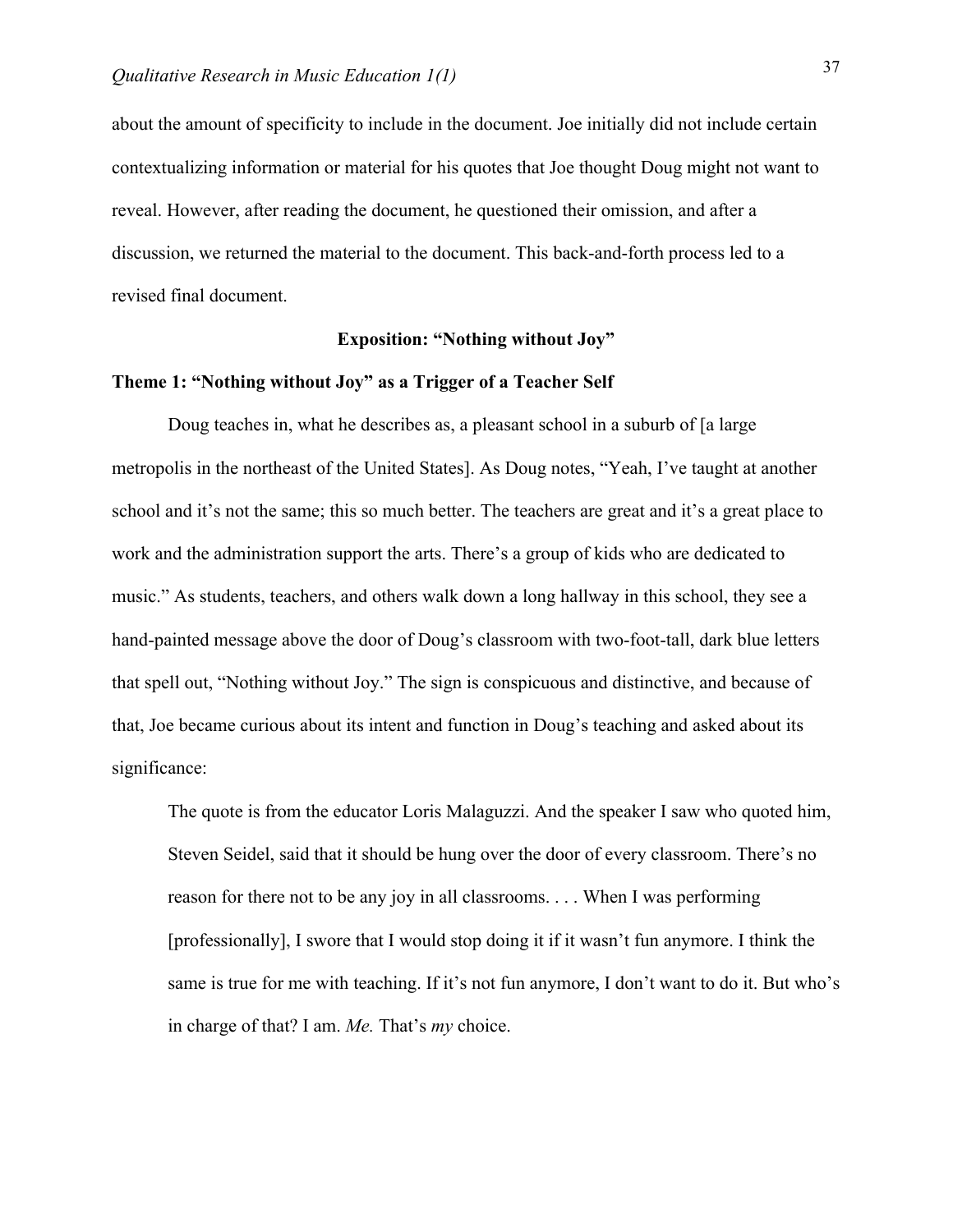"Nothing without Joy" is an aphorism, borrowed from a professional development session, intended to be a message to students. We will explore this effect on students shortly in Theme 2, however, it is important to note how the aphorism facilitates Doug's process of transitioning into a teacher self:

For some reason this "Joy" thing rang true, and there was a morning this week whatever happened the day before, I was tired. I woke up and I thought, the last thing I want to do is go to school. I don't want to work, I don't want to do this today and I had the option. I can walk out the door and be shitty in the car, and be a bastard all the way in, or I could be "ok." You make the choice.

Doug enjoys teaching. However, like any other job, it is demanding and there are days that he does not want to go, preferring to stay home. "Nothing without Joy" is a signification of the teacher self he wants or needs to be during these times when he would rather not perform the rigors of teaching. It serves as a signifier of the type of teacher he wants to embody in the classroom. As a result, as Doug says, "'Joy' is a trigger for me. Flat out, in no-uncertain-terms."

Doug placed the sign outside his door because it had a special resonance and he wanted it to be the first thing he (and others) saw when entering the classroom.

Of all the aphorisms I posted, this one was most important to me. I guess my insistence was ill-placed. I put it over my door so I could see it upon entering and leaving the room, but I did want my students to see it daily as well. The ones on the wall in my room become non-existent because I see them all day every day. Nothing Without Joy is important because I see it every time I enter the room. It hasn't blended into the room because it is outside the room – sort of the antithesis of "Abandon hope, all ye who enter here."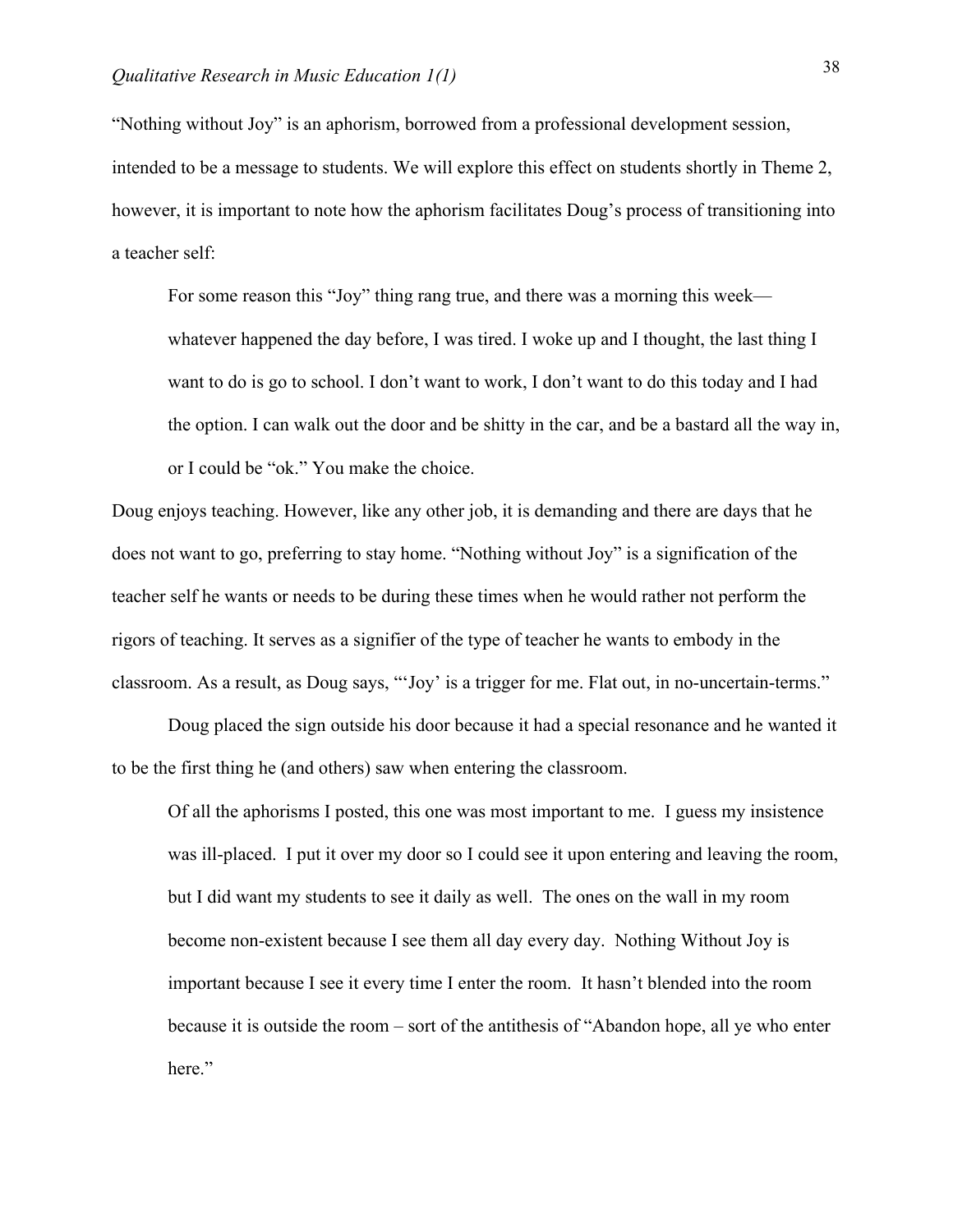He uses the quote to remind himself how he is supposed to be in the classroom and what is important.

#### **Theme 2: Spreading "Nothing without Joy" to Others**

If "Nothing without Joy" serves as a trigger or signifier of what is important in Doug's teaching, it also serves as a signal that spreads to others.

I have to have it first before they can see it. It has to be part of me. Believe it or not, I'm getting a little bit emotional. It has to be part of me! And there are times when it's not. I had to make a point of it this morning; "It's going to be ok."

An idea that has guided his life is that he cannot expect others in his life to be joyous if he himself is not. Doug, then, needs to secure this aspect of his life and then it can spread to others. This spreading includes his colleagues.

What I've found—and the sign has been hanging there two or three years now—I found that it's creeping into vocabulary of other people. I said to [my colleague] Melinda the other day, "I don't know if you realize this or not, but I notice that you use the word. Not with the kids, but when we're talking about the department, whatever." She uses the word. I noticed [my principal] using the word. Ok, this is going to be a little bit cocky, but I think I'm a little responsible for that (laughing).

For Doug, this effect on his colleagues was not deliberate. "That was a kind of an unintentional perk, a byproduct. That was never intended. I'm glad it happened, but I was never like (in a sarcastically authoritative voice:) 'I'm going to turn this school climate around' or anything like that." Instead, by embodying "Nothing without Joy" for himself, he also has the added benefit of affecting others' attitudes and actions. As he said, "I want it to be part of me so it comes out and they're affected by that."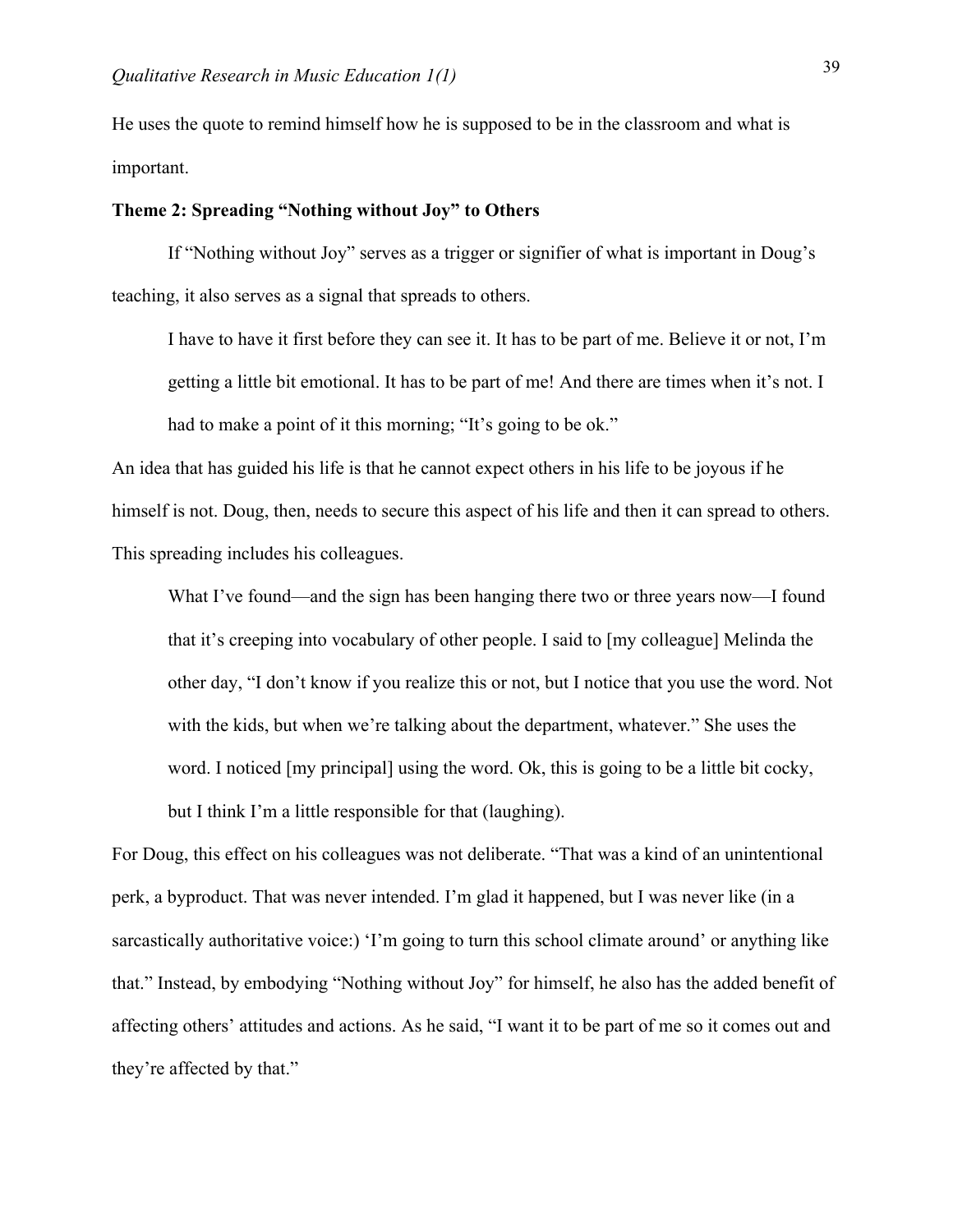#### **Development**

## **"Nothing without Joy" as Speech Act**

To develop these themes, we turn from Doug's voice and emic description, towards the etic descriptions of theory. How is it possible "Nothing without Joy" possesses these meanings and functions in an educational setting? Doug's use of "Nothing without Joy" to trigger his teacher self and to affect others might be understood as, what Austin (1975) referred to as, a *speech act.* According to Austin, any linguistic utterance from a person can have simultaneously differing intentions and uses. "[I]t makes a great difference whether we are advising, or merely suggesting, or actually ordering, whether we were strictly promising or only announcing a vague intention" (p. 99). For Austin, these varying intentions and uses are three different functions of language: *locution, illocution*, and *perlocution.*

*Locution* is the statement of a fact. Examples of locutionary acts include "asking or answering a question; giving some information or an assurance or a warning;. . . [and] making an identification or giving a description" (Austin, 1975, p. 98). It is the sort of "surface value" meaning of any utterance. *Illocution* is the "performance of an act *in* saying something as opposed to performance of an act *of* saying something" (p. 99, italics in original). An illocutionary act is an offer, promise, or command. It is an acknowledgement that a seeker has an *intended* effect in the future upon others. Finally, *perlocution* is the result upon the one who speaks and his or her intended audience. "Saying something will often, or even normally, produce certain consequential effects upon the feelings, thoughts, or actions of the audience, or of the speaker, or of other persons" (p. 101). Perlocution acknowledges that the intent of an utterance differs from the effect it has upon those who listen to that utterance. In sum, *locution* is what was said, *illocution* is what was meant, and *perlocution* is what happened as a result. "We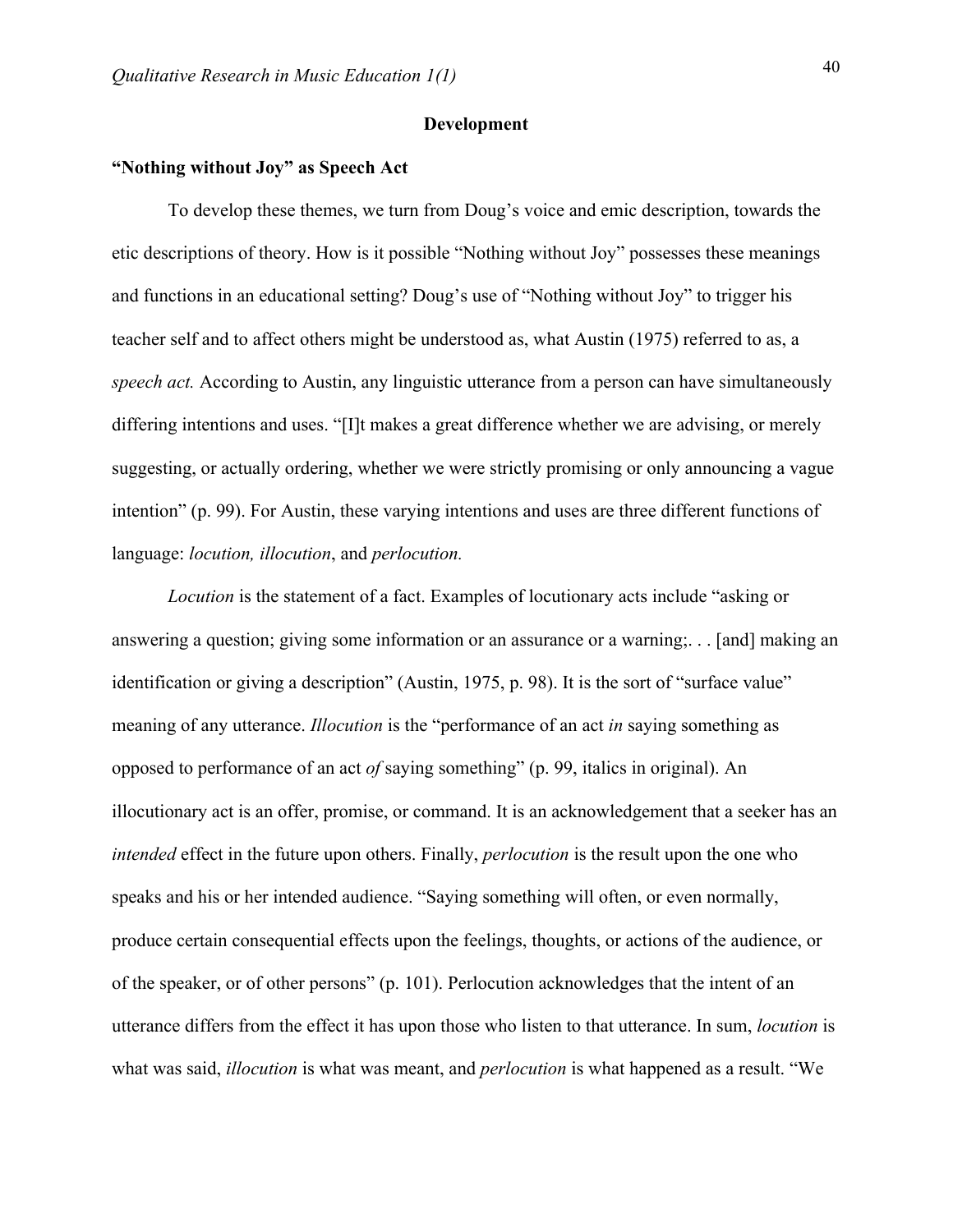can similarly distinguish the locutionary act 'he said that…' from the illocutionary act 'he argued that…' and the perlocutionary act 'he convinced me that…'" (p. 102, ellipses in original).

These three types of speech acts provide a way of framing the differing functions of "Nothing without Joy" within Doug's life and in his professional space. The sign has words that are implied depending on *who* is viewing the sign and *in what context* he or she views it. The sign can be read as:

*locution:* (There is, or should be,) "Nothing without Joy"

*illocution:* (I urge you and myself to act in accordance with) "Nothing without Joy." *perlocution:* (Through our actions in the classroom, I, my students, and my colleagues enact) "Nothing without Joy."

"Nothing without Joy" is locutional; it is a statement of "fact" or a willing of that fact into being. Doug wishes to state that everything *is* or *should be* joyful. "Nothing without Joy" is also illocution; it is an aphorism that serves as a promise to himself of how he should be and an urging of how his students are to conduct themselves. Finally, it is perlocutionary because it has (intended) consequences upon himself and others. The phrase sets the stage for himself, his students, and his colleagues to act in accordance with "Nothing without Joy," resulting in, hopefully, a happier classroom and work environment.

Doug described the sign as illocutionary, albeit with different words:

I think initially it went up there for me, for the students, for them to know, for lack of a better term, "a place of joy." And it does serve me as a reminder because I can forget that sometimes, easily. The middle of the musical season, opening night when a kid can't show up because he's sick—I have to remind myself why I'm here.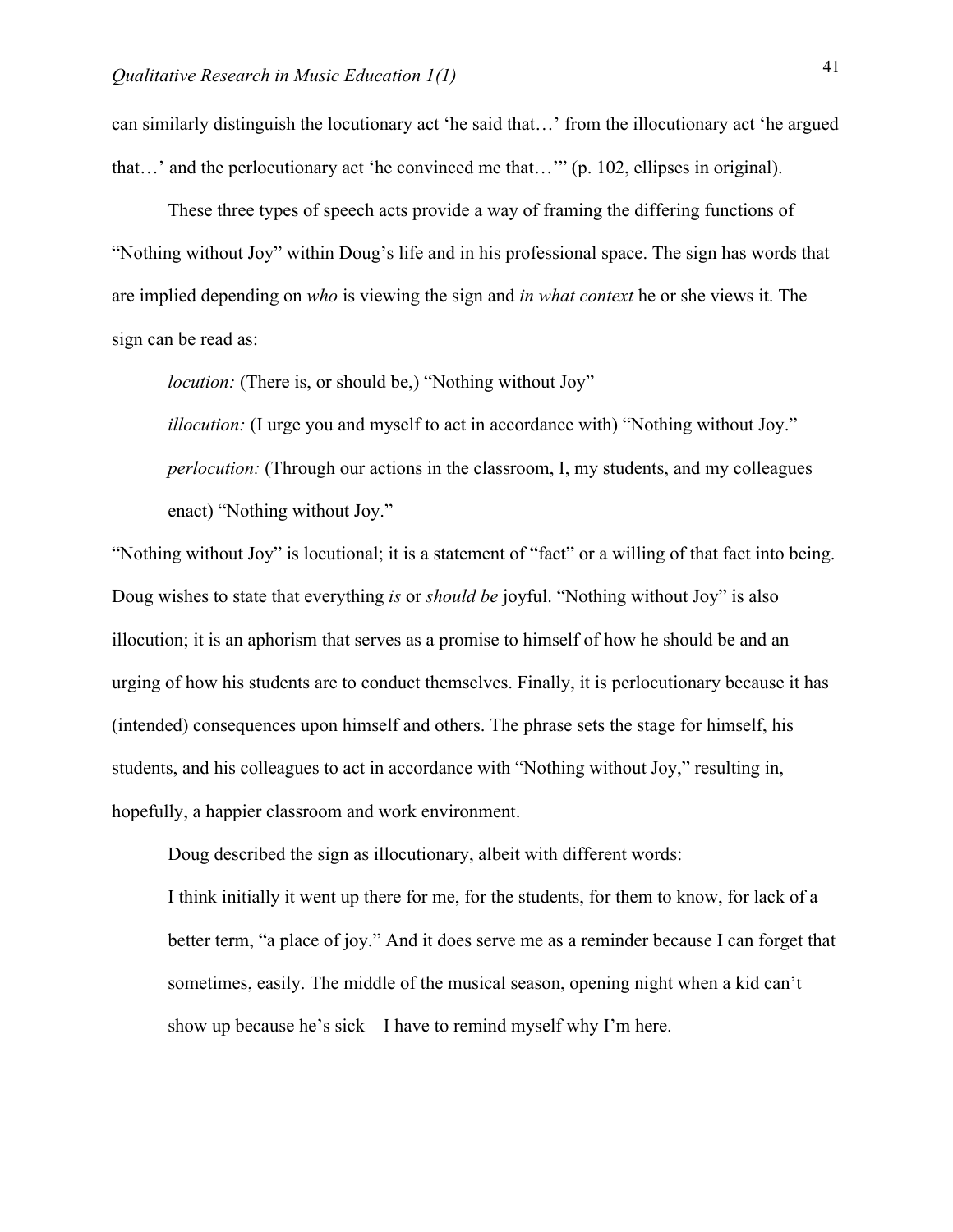Doug's use of "Nothing without Joy" as a simultaneously locutional, illocutional, and perlocutional speech act might provide new insights into the differing ways educators communicate. Music teachers perform speech acts every day. They provide information in utterances such as, "A major triad consists of a major third and a minor third." They maintain an environment conducive to learning through classroom management utterances such as, "We raise our hand before we talk." They ask questions that spark reflection and growth such as, "How can you make your composition more expressive?" They even communicate nonverbally, like when they model how to perform a phrase from *Nessun Dorma*.

While each of these utterances may seem straightforward, easily categorizable speech acts, they too have the potential to function simultaneously as locution, illocution, and perlocution, just like "Nothing without Joy." Offering information like the first example we provided above where the teacher explains the intervallic composition of a major triad is, *prima facie*, a locutionary statement or "fact." However, it is also illocutionary; it is stated to urge students to begin to see patterns and to construct triads according to the stated rules.

Similarly, statements of classroom management, as we provided in the second example, might also be understood as registering on several levels. When students are directed to raise their hands, it is illocution by urging or decreeing that this is a rule that students must follow in the classroom. However, there is hope that it has perlocutionary effects on students' behavior; a teacher hopes it results in students "behaving." Importantly, however, this classroom management phrase it is stated as a locutionary "fact." When a teacher states this in a classroom, it is a promise of future action; its utterance suggests that students should shape their actions around what the educator believes constitutes good behavior for all citizens.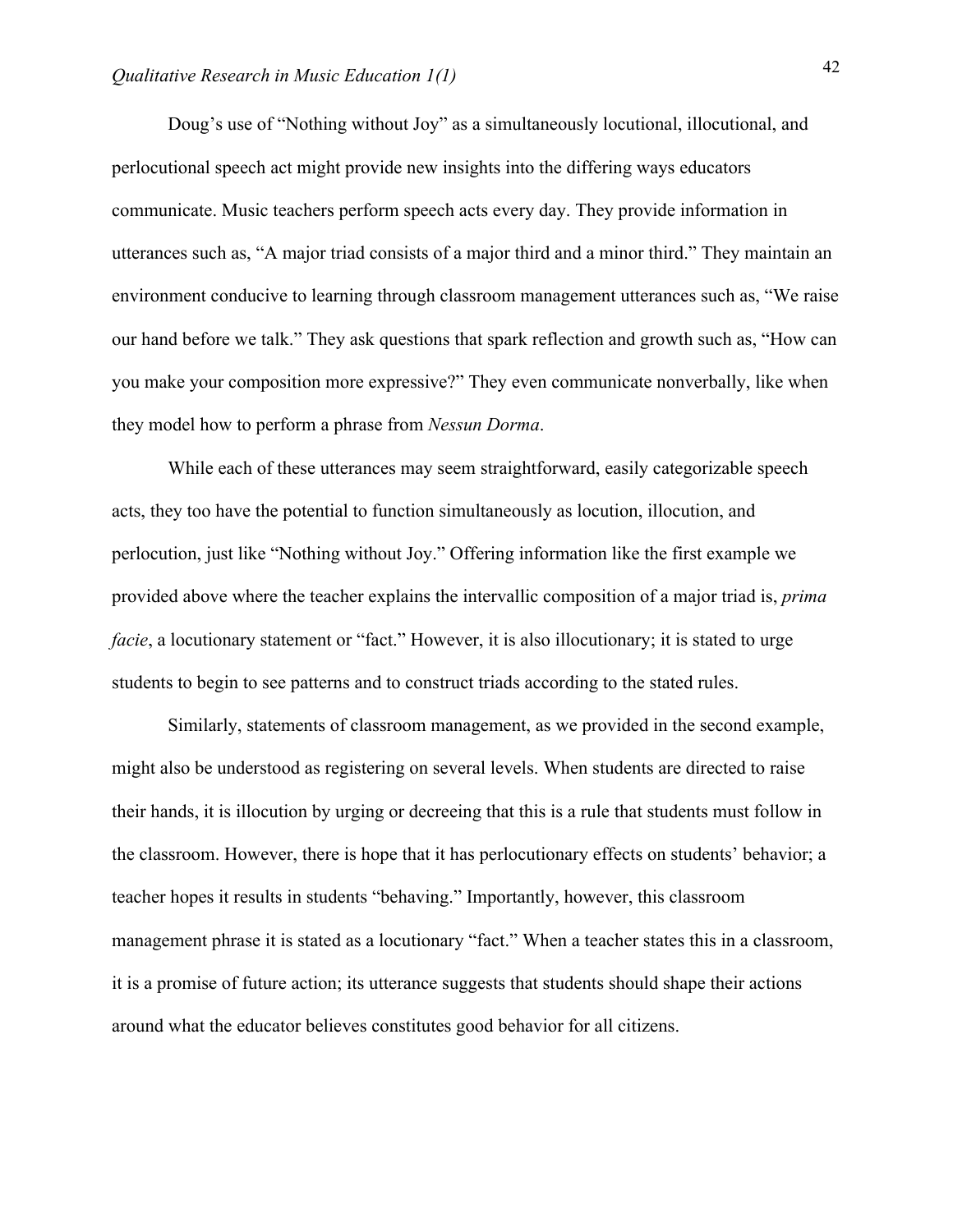Likewise, questions that spark reflection, like our third example, *urge* future illocutionary action and *enact* that change in perlocutionary action. However, they also contain in them locutionary statements. In other words, within a question is also a statement of what the teacher finds to be important.

Finally, as in our last example, musical modeling perlocutionarily urges students to act in a manner similar to the teacher; the teacher sings so that the student can copy. However, musical modeling can also serve as an illocutionary statement from the teacher to herself and her students about how musicians should always or usually perform the music. When a teacher says, "it should go like this…" and sings, she is also potentially starting a locutionary fact or belief music might or should sound like this. Teacher modeling, then, is a demonstration for the students, but can also serve as an illocutionary statement that urges or reminds the teacher to perform music in a certain way.

#### **From Speech Acts to Felicitous Utterances**

It is one thing for a teacher to utter mere speech acts, but another thing to enact change in students and to teach. In the classroom, teacher illocution does not guarantee perlocutionary effects upon students. In other words, as any teacher might attest, just because a teacher directs students to do something does not mean that students will do it. This leading of locution and illocution to perlocution is what Austin (1975) calls a "felicitous performative utterance" (p. 22), where listeners willingly agree to a speaker's illocution. How do educators turn their mere words into speech acts that enact perlocution, student action, and growth?

For Doug, a felicitous utterance, as the aphorism suggests, is enacted through joy. However, perhaps paradoxically, that joy is achieved by acknowledging his and his students' vulnerabilities.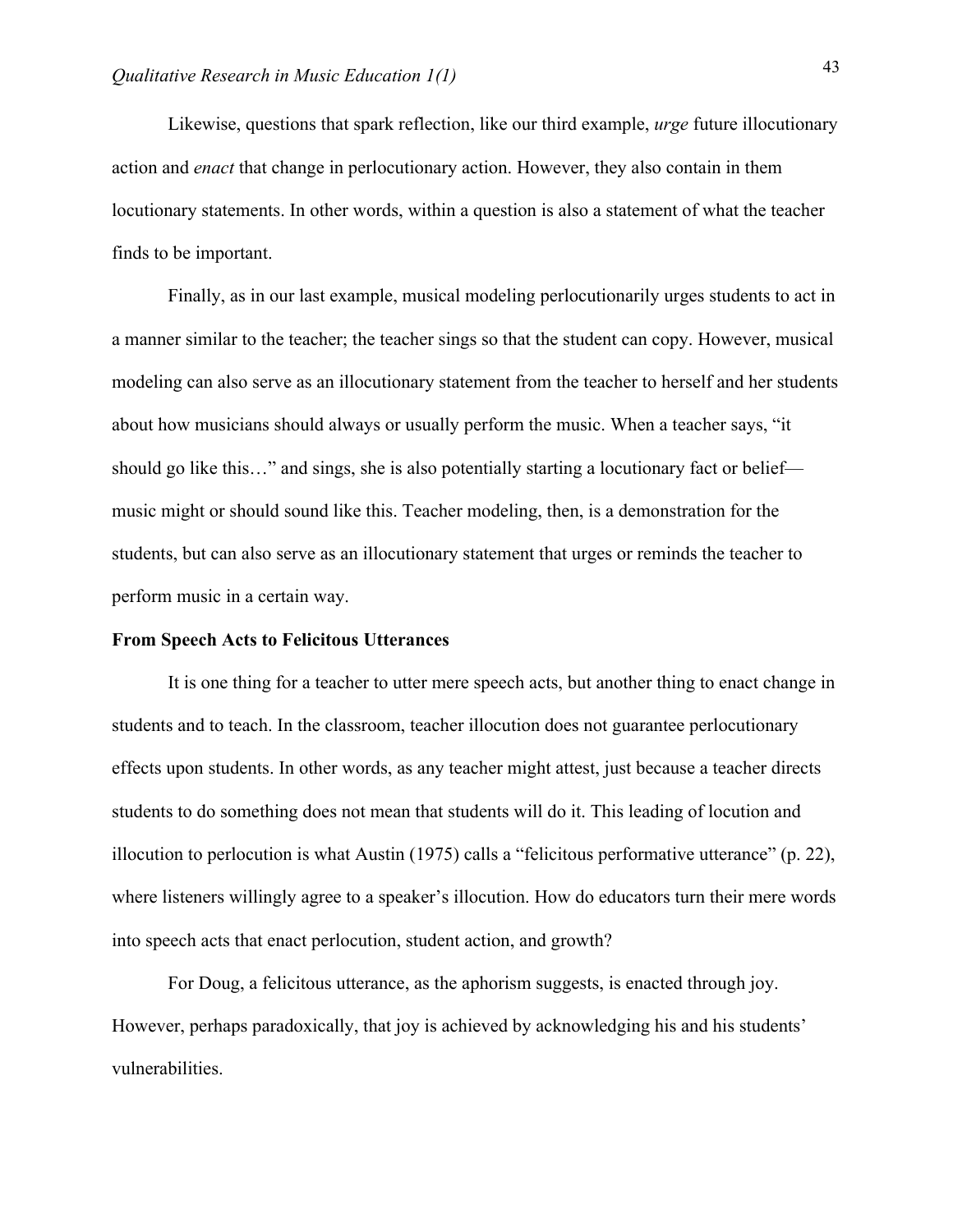A teacher must show a certain vulnerability to establish a relationship—from both sides. It's easy to see the vulnerability in kids. I know what they're vulnerable about. There are certain things that teenagers go through. I went through them, it was a little while ago, but I went through them (laugh). . . . I've never been able to hide my emotions. The kids know. The kids worry. That vulnerability also opens up more of a relationship. I think if I stood up here and played the notes [and just said,] "do this," it would be different. But, that's not how I want to run class. I don't know how I do it. I don't do it consciously.

For Doug, this vulnerability is an essential aspect of both singing and his pedagogy.

As musicians, we always ask, "how can I express?" You can't express something unless you're vulnerable. If you do, it's not an honest expression. That's the difference between singing a song perfectly and expressing. There's a vulnerability involved; you have to connect to it somehow. That's what I want my kids to understand.

The difference between technique and expression is connecting to one's vulnerability and to the vulnerability expressed through the music and the words of a song. That expression also links to verbal, prosaic expression when Doug invites his students to reflect and dialogue about the direction of rehearsals.

Every two weeks instead of rehearsing, we sit in a circle and talk. [I ask them,] "What have you learned? How does that inform where we go next? What did you pick up that you probably didn't know you picked up?" When you put kids in a circle like that, it puts everyone in the same vulnerable position. There's nothing in front of you; you're sitting in a chair in a circle. For some kids, that's a really vulnerable spot.

Students face their classmates with nothing physical, such as a chair or music stand, to hide behind and express their views. This expression leaves them open to critique and vulnerability.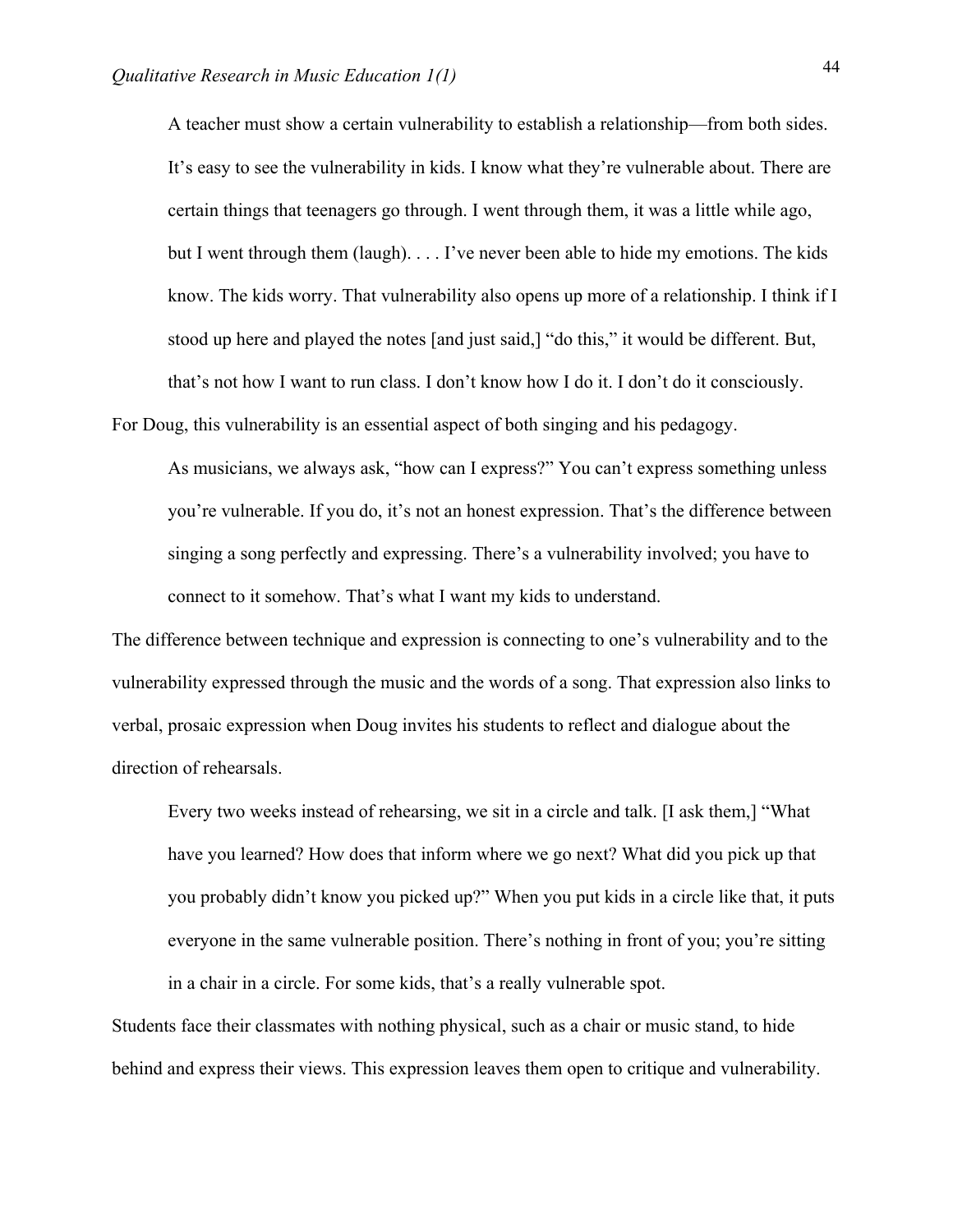As Doug noted earlier, "I think if I stood up here and played the notes [and just said,] 'do this,' it would be different. But, that's not how I want to run class." Encouraging dialogue, rather than running a teacher-led rehearsal, also invites vulnerability. However, Doug believes this vulnerability leads students to acknowledge and accept that vulnerability and the joy of not taking themselves so seriously:

One of my students once said, "Mr. Coates taught us a lot, but the most important thing that he taught me was how to laugh at myself." . . . Because I laugh at myself, you know. Sometimes it's a defense; I do it before someone else can do it (laugh). But, not take yourself so seriously. You're going to make mistakes. Be vulnerable, it's alright. That was many years ago, but it has always stuck with me that that was the most important thing she got out of this.

In this quote, Doug sums up the relationship of vulnerability, joy, and performativity. By allowing his students to be vulnerable, they cannot take themselves so seriously and begin to laugh and find joy. This is reiterative, because in not taking oneself so seriously, students are more apt to take additional chances and be more vulnerable. He does this by modeling or performatively constituting this identity of joy through his teacher identity. However, again, perhaps paradoxically, this joy is enacted, in part, through his own vulnerability. His joy is sometimes born from a "defense" and his vulnerability of others laughing at him.

Acknowledging those vulnerabilities and turning it into joy creates a welcoming environment for his students.

My high school kids will tell you—they won't say "safe space," but that's what they mean. At the end of the year, they say, "we're like a family in here," and I don't know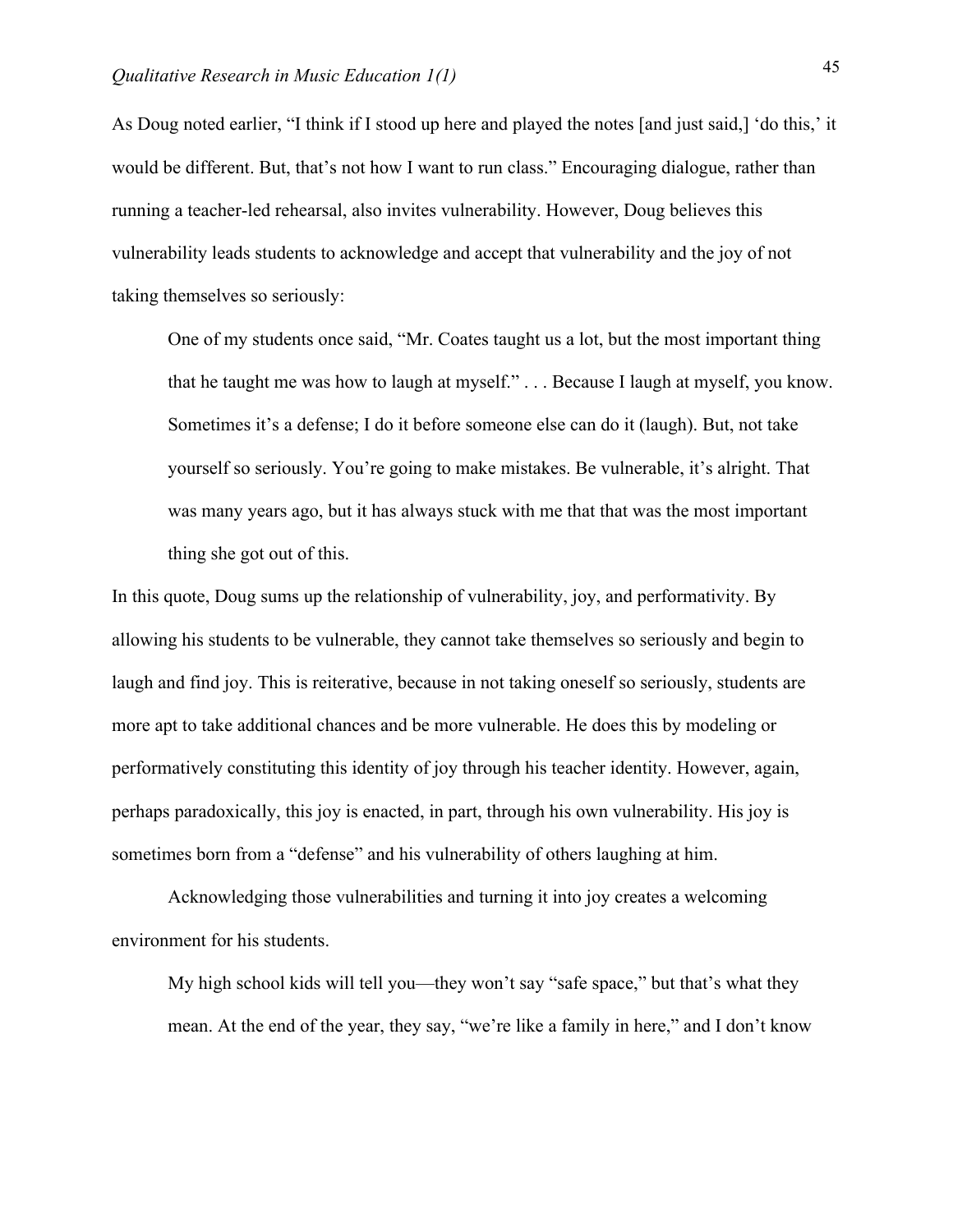how that happens. I don't consciously do it. It's just who I am, or who I've become with these kids. The "Joy" word brought it home, tied it together.

While it creates a safe space for students, he notes that there is benefit for him as well. This is a safe space for me, too, because the kids trust me. There's a relationship.... When my parents passed, it was hard for me to come back to work. I had a rough time. And I had one of my sixth graders come up to me and say, "Mr. Coates, I'm really sorry. I'm really sorry for your loss." I choked up. I can't imagine a kid saying that to every teacher. There has to be some sort of relationship where she felt safe enough to come say it to me. And again, I don't do it consciously.

A felicitous utterance in Doug's teaching—that link between his "saying" and students' "doing"—is through vulnerability and ultimately joy. Acknowledging vulnerabilities in the act of expressing, whether it is through song or dialogue, allows his students not to take themselves so seriously and create a space where they can "take a chance" and find joy. However, importantly, this is not merely an act for his students. It has benefit for him as well. It creates a safe space for him, where students acknowledge his vulnerabilities, like the passing of his parents, and he too can also find joy. Finally, as he says, twice, it is not completely intentional, he "doesn't do it consciously."

#### **Recapitulation**

#### **Theme 1: "Nothing without Joy" as a Trigger of a Teacher Self**

*I* woke up and *I* thought the last thing *I* want to do is go to school... *. I can walk out the door and be shitty in the car, and be a bastard all the way in, or I could be "ok."*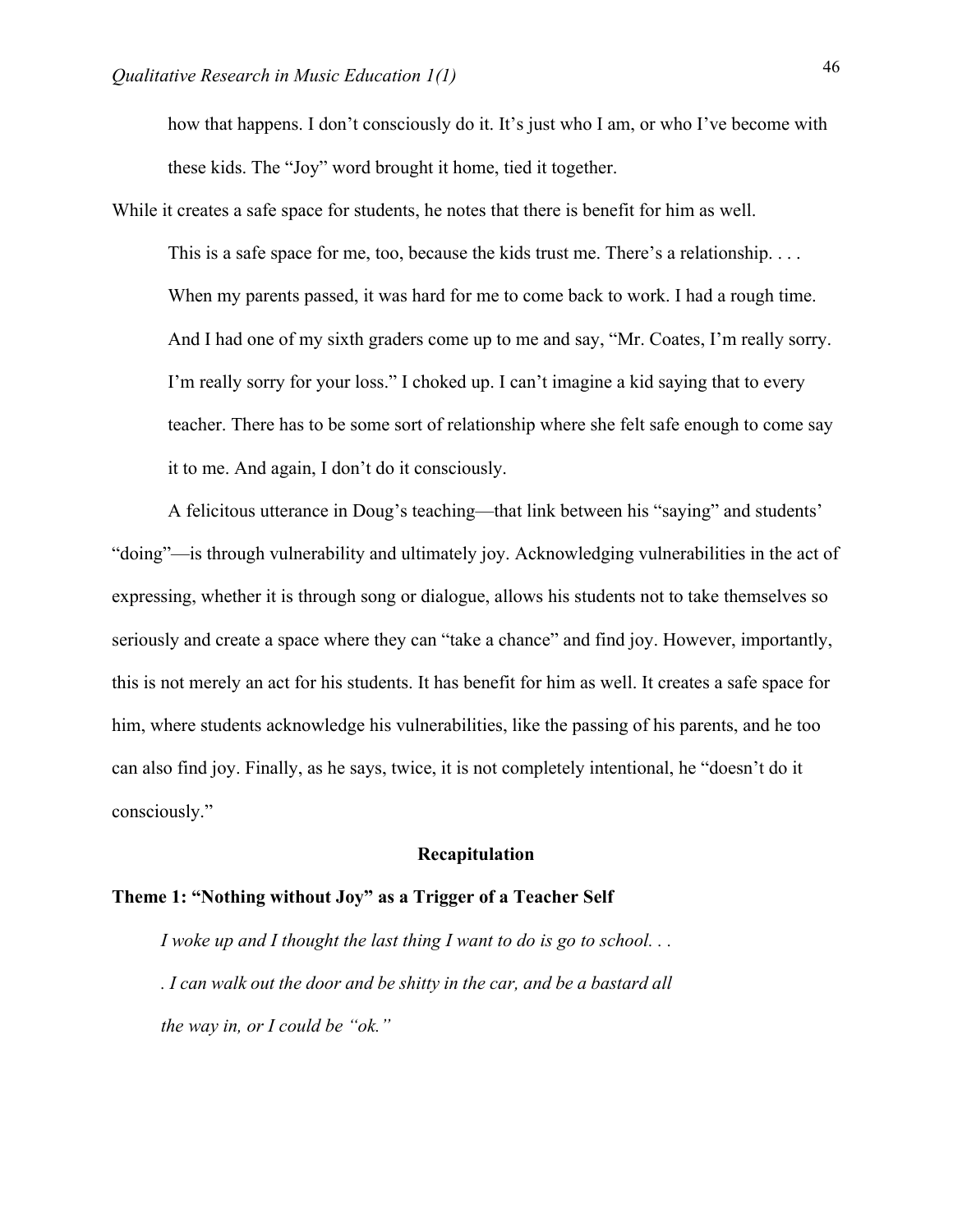This development of Doug's language through speech acts theory and vulnerability embedded within language and expression leads back to "Nothing without Joy" and points to how educators construct a teacher self. The sign above the door to his classroom might seem like a small, perhaps insignificant gesture; teachers regularly place posters and other aphorisms around their classrooms. However, Doug's hand-painted "Nothing without Joy" serves as a signifier of the necessary identity construction teachers engage in to enter the classroom. He created and hung the sign to remind him that identities are situated and contingent and that an educator's teacher self is not identical to her non-teacher self. As Doug notes, this shift to a teacher self is not easy, but is gained through effort:

I think there's a physicality that if you—as uncomfortable as it is—if you force yourself to smile, and you know it isn't real, your body responds. Whatever it takes. That's how I know I get through it. There are days when I don't want to. I'm here, walking through the door just miserable. . . . My morning greeting to almost everyone now is "morning sunshine!" (laugh). But, I can't say that without them smiling and without me smiling. . . . Joy forces you to find the positive in it.

Doug speaks of the performativity of teaching. There is a sort of fake it until you make quality to this positive teacher self. Teachers transform themselves, sometimes uncomfortably, into their teacher identities to serve as models for students (Alsup, 2006; Britzman, 2003). As Doug embodies "Joy" through citational bodily acts of "forced" smiles and the speech acts of peppy greetings, his teacher identity *becomes* at school. Performativity suggests that identity is not the expression of essential, unchanging biological or psychological qualities, but is instead a series of gestures that fulfill the conception of an identity (Butler, 1999). In this sense, Doug is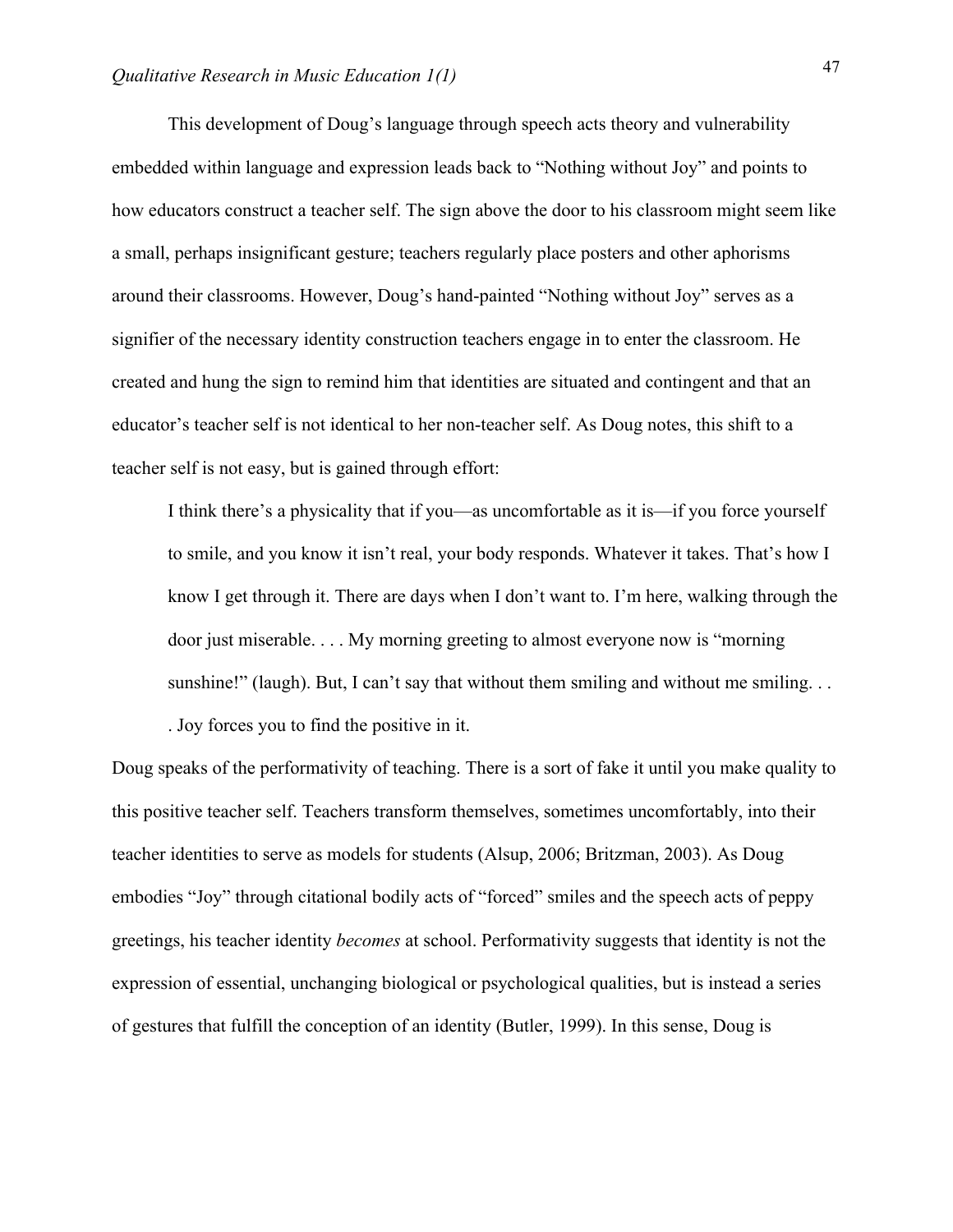*becoming* a teacher by purposefully and performatively enacting a teaching role and teaching gestures through these citational bodily and speech acts.

This performativity is captured in two other aphorisms Doug painted on the walls of his classroom: "I don't sing because I'm happy; I'm happy because I sing—W James" and "He who sings frightens away his ills. Cervantes." Like these aphorisms, Doug does not bring a happy self to the classroom to sing. In the space of the classroom, he must create that happy teacher self. In doing so, he "frightens his ills away," and benefits his overall mood and self. Similarly, as these aphorisms might suggest, he wants his students to become their full selves in the classroom through singing. Through music and dialogue, he hopes his students can similarly find a "safe space" to express themselves, be vulnerable, and ultimately find joy.

Doug's deliberate creation of a happy self through bodily acts and speech acts is similar to, but also contrasts, Joe's unconscious creation of a teacher self. As Doug shared his experiences of conjuring up a teacher self, it prompted Joe to tell his own story of how a teaching persona can be natural yet contrary to the self outside the context of teaching. Unlike Doug, Joe stressed how this process became automatic:

You know that kind of reminds me of this time that Melinda [Joe's wife and Doug's colleague] and I took a graduate course together. We had an assignment in class where we had to lead an ensemble. When it came to be my turn, I got up and taught. I ran a rehearsal; I gave directions, asked some questions—you know I just taught. I did my thing, I didn't think much about it. When I was done, I sat down and Melinda said, "who the hell was that!?" (laughing). I was like, "what do you mean?" She was like, "I've never seen you like that. You were so animated." And we had been married for several years at that point. She teased me about it for some time after that. But, you know, that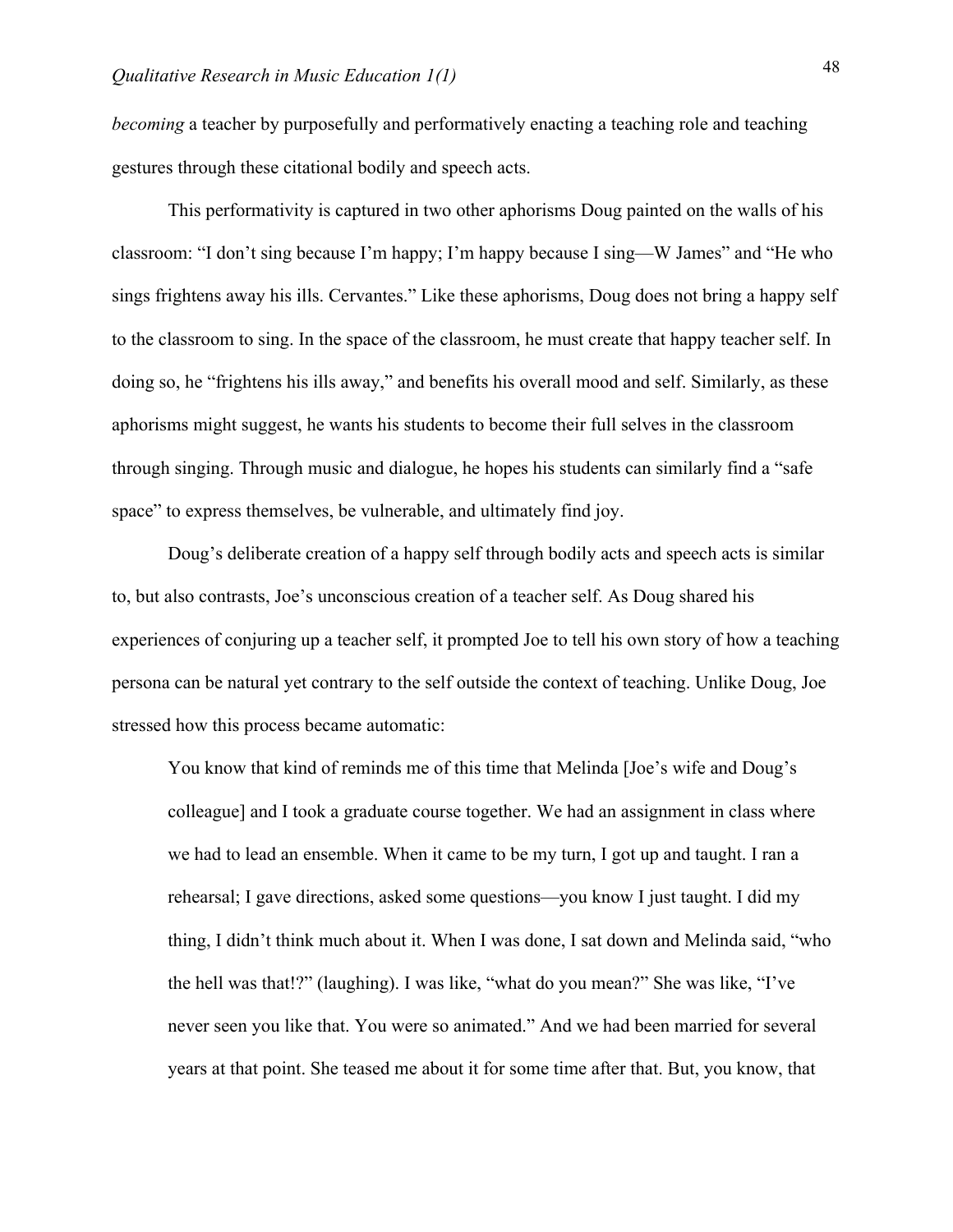was the first time I realized that we shift into a teacher self that is quite different than our everyday selves and we don't even realize it.

Doug's uses of "Nothing without Joy" and the forcing of himself to be happy at work and Joe's anecdote suggest that teaching is performative or that a teacher's identity *becomes* in the classroom. Doug takes great pains to transform from "being shitty in the car" to being "ok." For Joe, this process became automatic and hidden at some point. In creating a presentation of self for the context of a classroom, Doug tells himself a narrative—perhaps even a fiction—about himself represented or triggered by the aphorism and speech act of "Nothing without Joy." This aphorism can never be a complete description of Doug's identity, but aids in conjuring up a facet of his identity that he brings to the surface for the classroom. What makes Doug's process of conjuring up a teacher self different than Joe and perhaps many other teachers is how delineated the process is for him. Performativity, as Butler describes it and as Joe's anecdote suggests, is largely an unconscious process where subjects do not freely create themselves but are constrained by discourses. For Doug the process is more conscious and deliberate. As Joe described it in one of the conversations, "there's a sign. There's literally a physical sign above the door of your classroom that says something that we as all teachers do," namely to remind ourselves, consciously or not, of the identity we need to gather up before we enter our classrooms.

## **Theme 2: "Nothing without Joy" Spreads**

*I have to have it first before they can see it. It has to be part of me. Believe it or not, I'm getting a little bit emotional. It has to be part of me!*

If the performativity of transitioning into a teacher self is difficult for Doug, then why does he continue to do it? Doug, of course, strives to be a joyful teacher for his students and this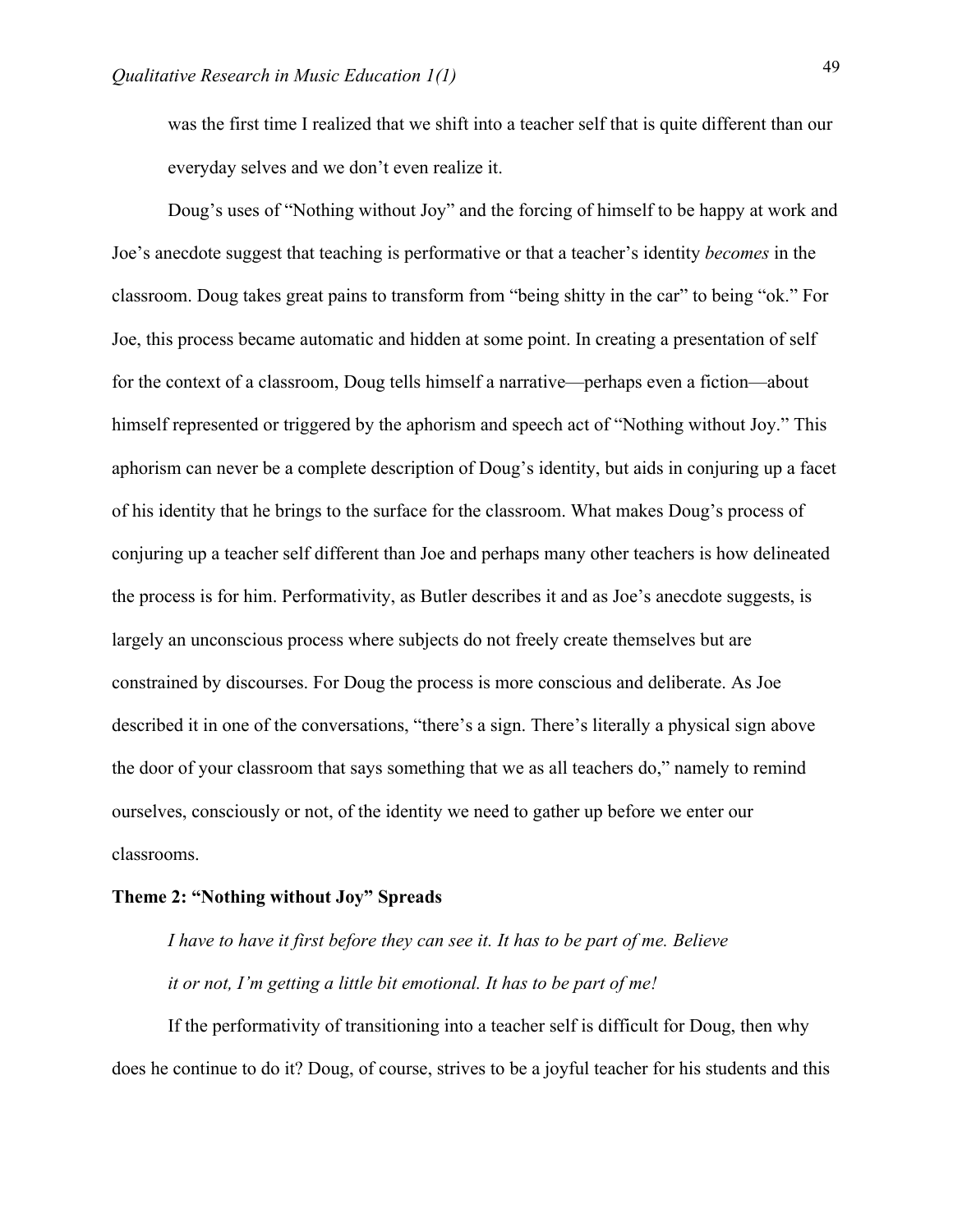also has residual, unintended, but positive effects on his colleagues. However, performatively constituting a joyful teacher is not merely a service for his students and colleagues; he also gains benefit from it as well.

Doug: When I first put the sign up, there were people laughing at me. But that's ok, I didn't care because I wanted to see it spread. But, whether it did or not, *I needed it for me.* Before this quote came into my life, this (gesturing around his classroom) wasn't a fun room, a joyous room. It could be. It had the opportunity to be. And there were days where it was. But, it wasn't everyday. . . .

Joe: Were you upset by the laughing?

Doug: I think the laughter was not necessarily cruel; it was meant to be good-natured ribbing, but it was coming from a jaded, cynical place in some mid-career teachers who have been in the district for most, if not all of their careers. Teachers can easily become stagnant and complacent in what they do, especially in a high-performing building. [They think,] "Nothing needs to change, and the school community doesn't need to be bettered. Things are fine just the way they are and have always been."... It also points out the silos that the teachers live in inside the building. Most of those teachers have rarely or never been inside my classroom. They've never seen me teach. They only reference they have is their own experiences in middle/high school chorus classes.

Doug is "making it spread" but, as he says, he also "needs it for me." There is a mutually beneficial aspect for him and others; teaching is a symbiotic relationship. Doug summarized this relationship by relating it to his experiences as a performer in professional theater:

When I interviewed here [at my current school], I got the question, how do you see yourself going from a performer to a teacher? It's the same thing, you know. There's a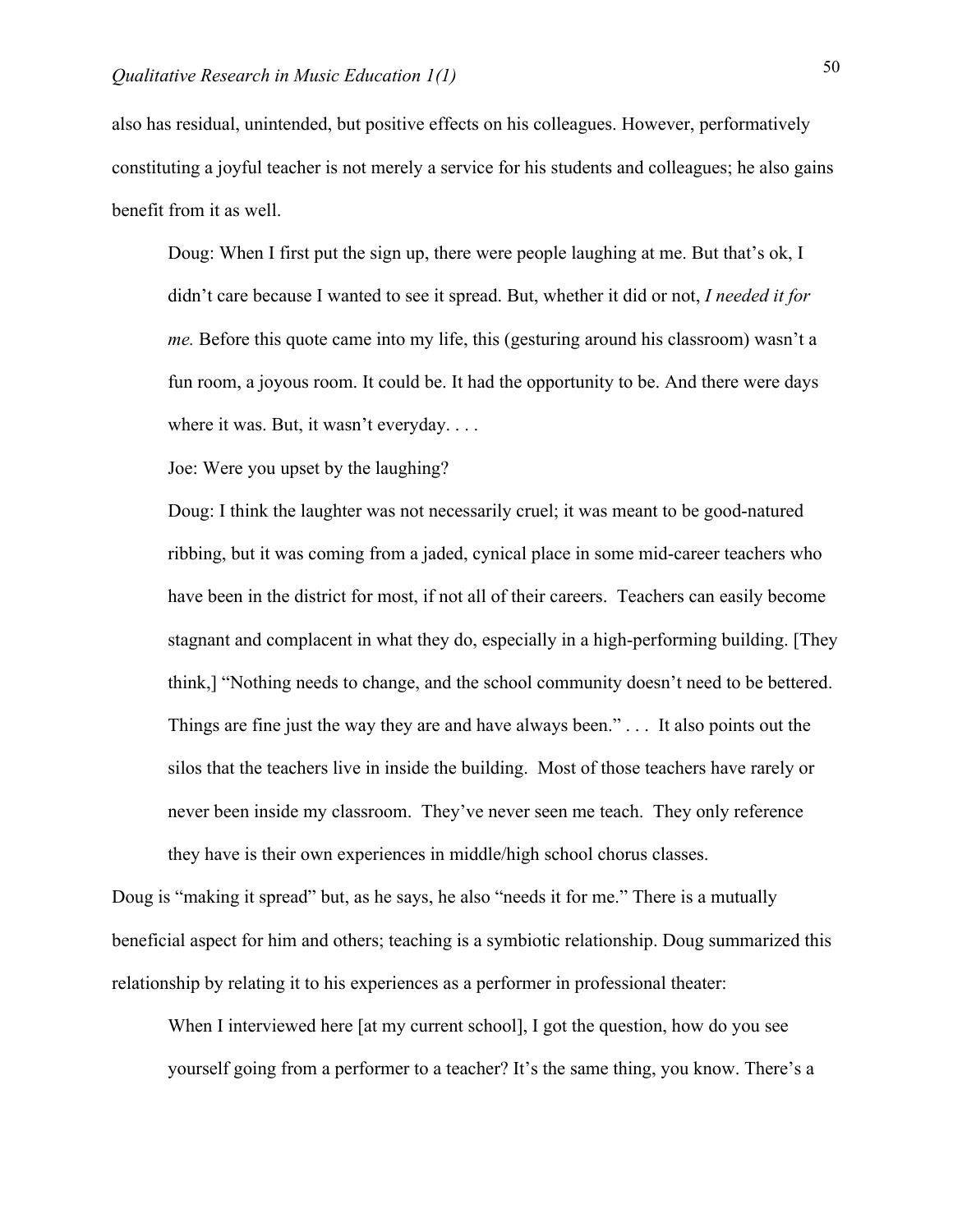certain entertainer aspect that we have to have. As a performer you give to the audience so that they can give back to you, so you can give back to them. Teaching is the same thing. I'm giving to the students so they can give back to me. The more you give them more you get back and I know that sounds trite and cliché, but it's so true. . . . That's what you get out of it. It's not applause, it's a give-and-take.

To speak, express, and be joyful and vulnerable for the benefit of students is also beneficial for the teacher. To utter speech acts that have intended perlocutionary effects on others is also an opportunity to state locutionary beliefs, make illocutionary promises to oneself on how to act, and create perlocutionary changes in oneself. In short, teachers' speech acts are intended to enact learning in students, but they also help teachers form their identities, and grow and learn themselves. By enacting a joyful teacher, Doug strives to improve himself to become a better person. This is not easy; it requires effort to conjure up a teacher self, to performatively constitute all that one hopes to be and for his or her students to be. This takes teachers' deep commitment; it requires teachers' speech acts not to be simple commands, but to be embodied and become performative. Doug—and perhaps other teachers—does not do this for "applause" and accolades, but for the "give and take," that mutually beneficial but vulnerable relationship he builds with students. When Doug makes himself vulnerable, enacting this teacher self and inviting his students to also be vulnerable, he creates a joyful "safe space" for both his students and himself. In short, to take on a teacher identity through speech acts is for the benefit of his students *and* for him.

The act of teaching, then, is to dialectically care for others *and* oneself. When a teacher truly becomes a subject in the classroom, he enters into a relationship of vulnerability and joy with his students rather than an all-knowing model that hides his vulnerabilities. We have tried to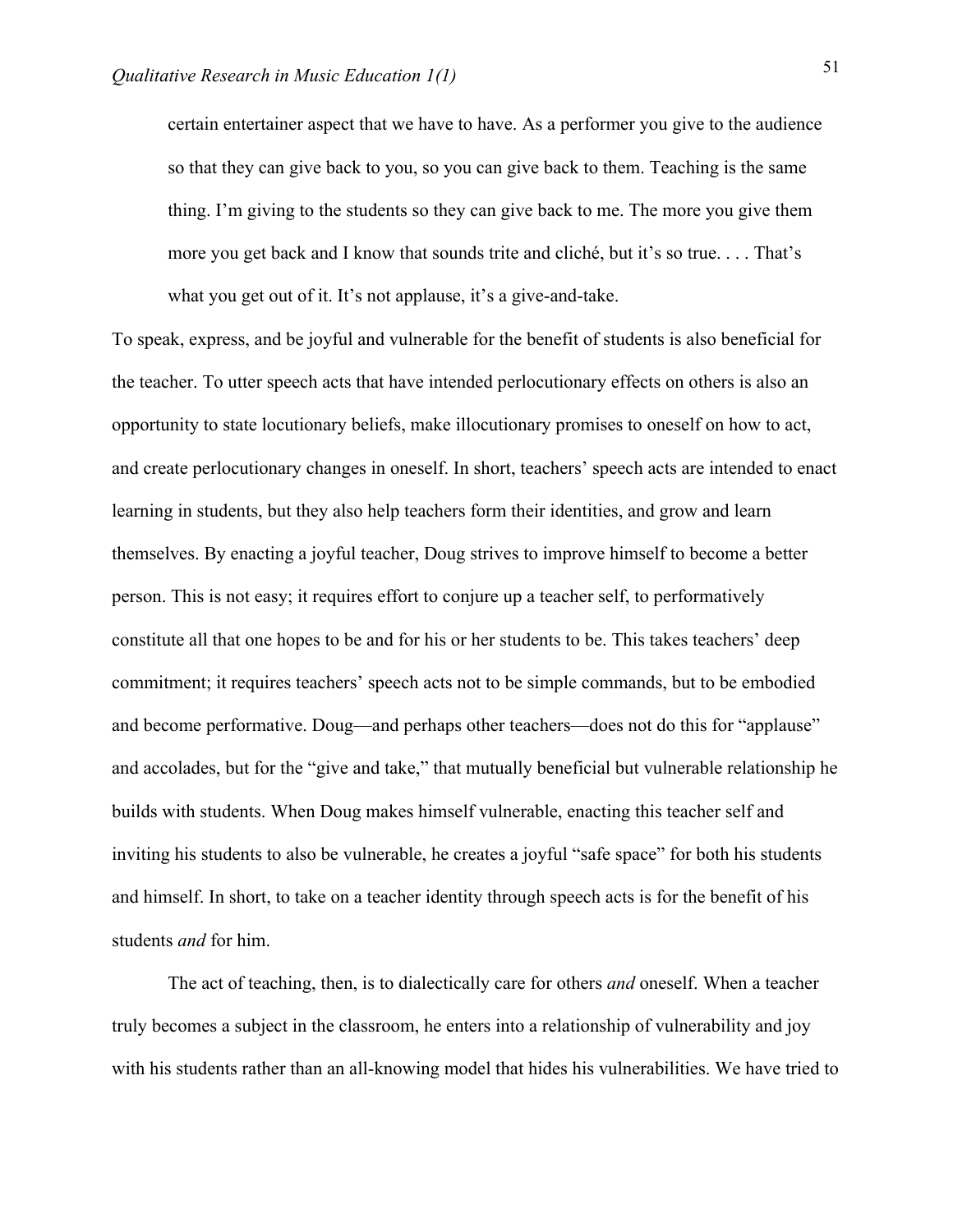reflect these dialectical relationships in the structure of this paper. Sonata form's recapitulation reconciles the opposites of self and other, tonic and dominant, and home and away. Similarly, in this paper, we have presented teaching as an act that dialectically merges the seeming opposites of care for oneself with care for others and vulnerability with joy. The speech acts and performativity an educator employs to perform a teacher identity for students is also work for and upon oneself.

#### **Coda: Terminal Development Upon Narrative Research**

We now turn one final section, looking to develop further the themes of this paper towards implications and applications to music teaching. The description of teaching as simultaneously a care for oneself and others that concluded the recapitulation section might reconceptualize music teacher's speech acts in the classroom. There are several areas of literature within music education that deal with speech acts, although this terminology is not specifically used. Whether on the nature and quantity of feedback given to students (Duke, 2009, Duke & Henninger, 2002; Goolsby, 1997), the types of questions used (Bernard & Abramo, 2019; Haston, 2013), or even the aim towards inclusive language (Abramo, 2012; Bradley, 2007; Lamb, 1994), these bodies of research focus on perlocution. In other words, this research looks at the effects speech acts have on students and the educational environment. The simultaneous nature of speech acts might explore further how these speech acts work on the identity of the teacher. For example, how does repeatedly performing these types of speech acts—say continually striving towards clear feedback, asking questions that promote critical thinking, or addressing race, gender, or class in the classroom—change the conceptions teachers have of themselves? Further, the framework of performativity and Doug's narrative suggest a contextual sense of self, one that is specific to the classroom. How, if at all, then, does this situational sense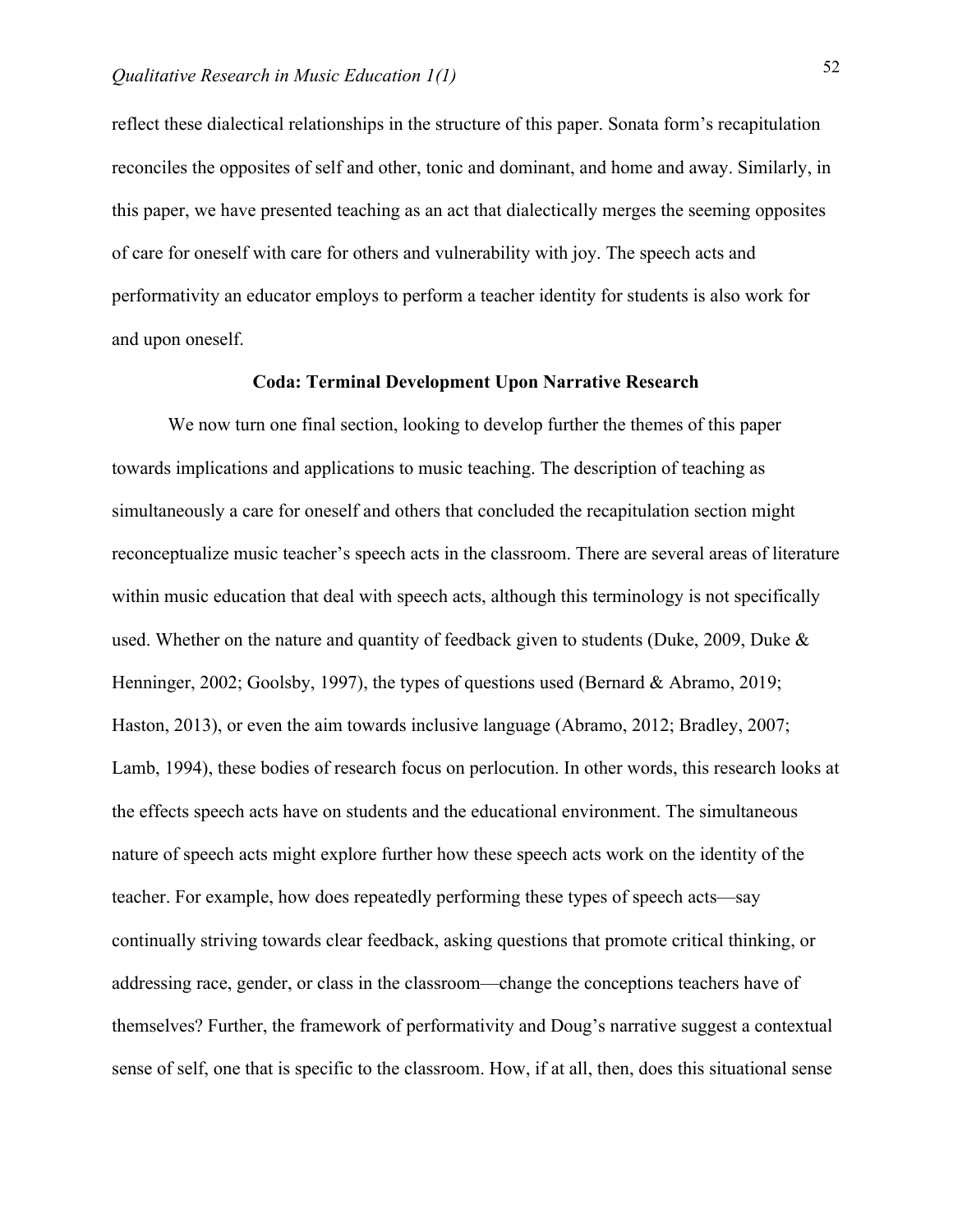of self through speech acts interact with a "personal," non-teacher sense of self (Meijer, Korthagen, & Vasalos, 2009)? Researchers might pay particular attention to how vulnerability within the teacher and the students creates and is created by these speech acts. Performativity and speech acts as frameworks, then, might provide an opportunity for researchers to combine and intersect further the areas of research in music teacher identity and language in the classroom.

The narrative we wove might also have practical applications. Some research documents the difficulty for preservice teachers to create, inhabit, and transition into teacher identities (Britzman, 2003; Chong & Low, 2009; Meijer, et al., 2009; Walkington, 2005). If, as Joe said, "Nothing without Joy" is "literally a physical sign above the door of [Doug's] classroom that says something that we as all teachers do," to transition into a teaching self, then similar aphorisms might serve as a pedagogical tool for preservice teachers. A created or borrowed phrase, image, or even musical passage that signals to preservice teachers to transition into the type of teacher they want to be might help in this notoriously difficult task. Similar processes might be useful for in-service teachers as well. Akin to the ways Doug uses aphorisms, veteran teachers might use similar triggers to reorient their actions during stressful times or times of doubt. To capture teachers' dynamic, ever-evolving conceptions of teaching and identity as suggested by performativity, they might also periodically reevaluate, rewrite, or replace these triggers.

Such processes might help new and experienced teachers articulate and hold what is for Doug, and perhaps other teachers, the vulnerable but rewarding, joyful, emotional, and sometimes overwhelming experience of teaching. "It has to be part of me," as Doug says, "Believe it or not, I'm getting a little bit emotional. *It has to be part of me."* Making teaching "a part" of oneself through what one does and says in the classroom, more than mere delivery of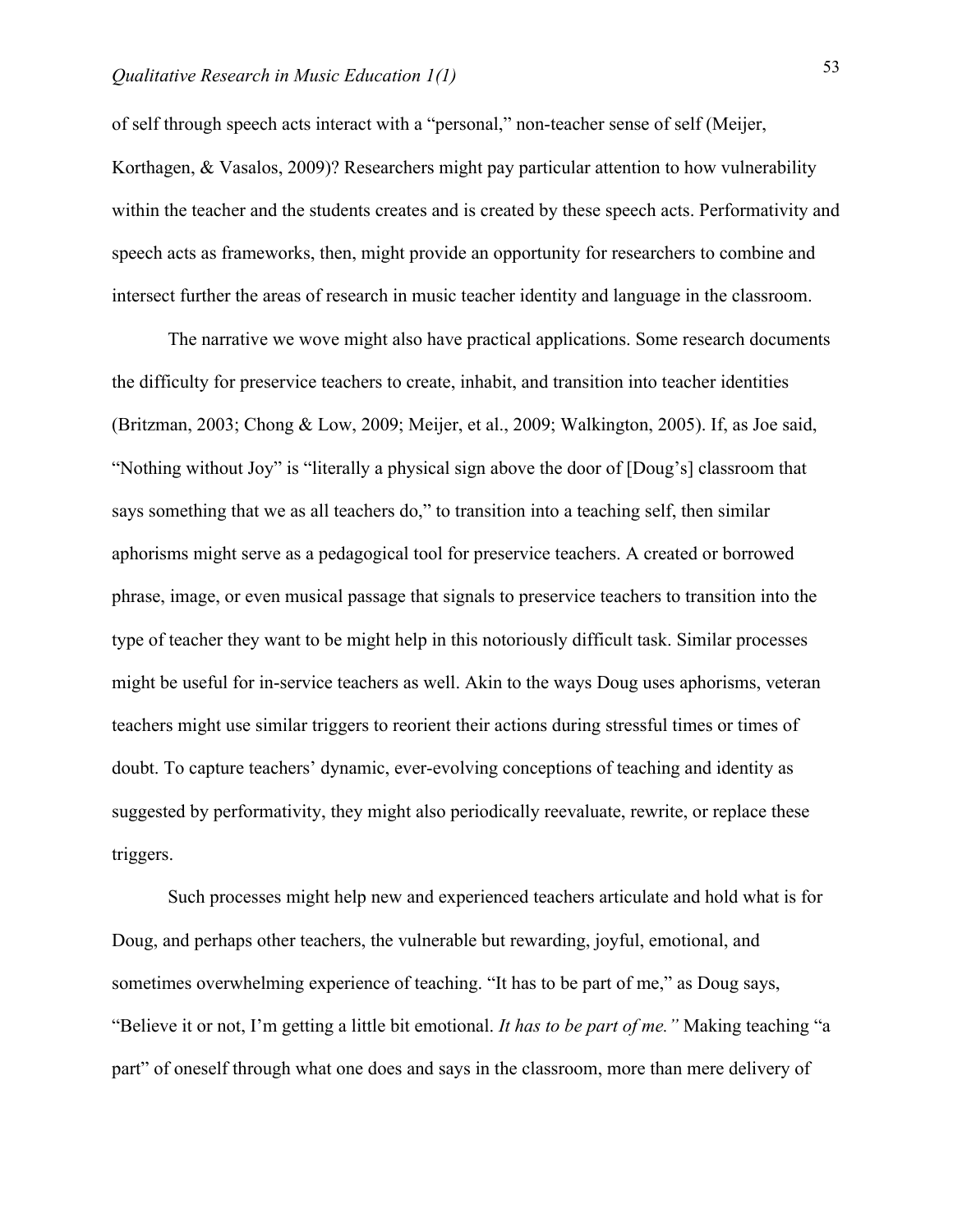content is an avenue of exploration that education researchers and practitioners might continue to explore.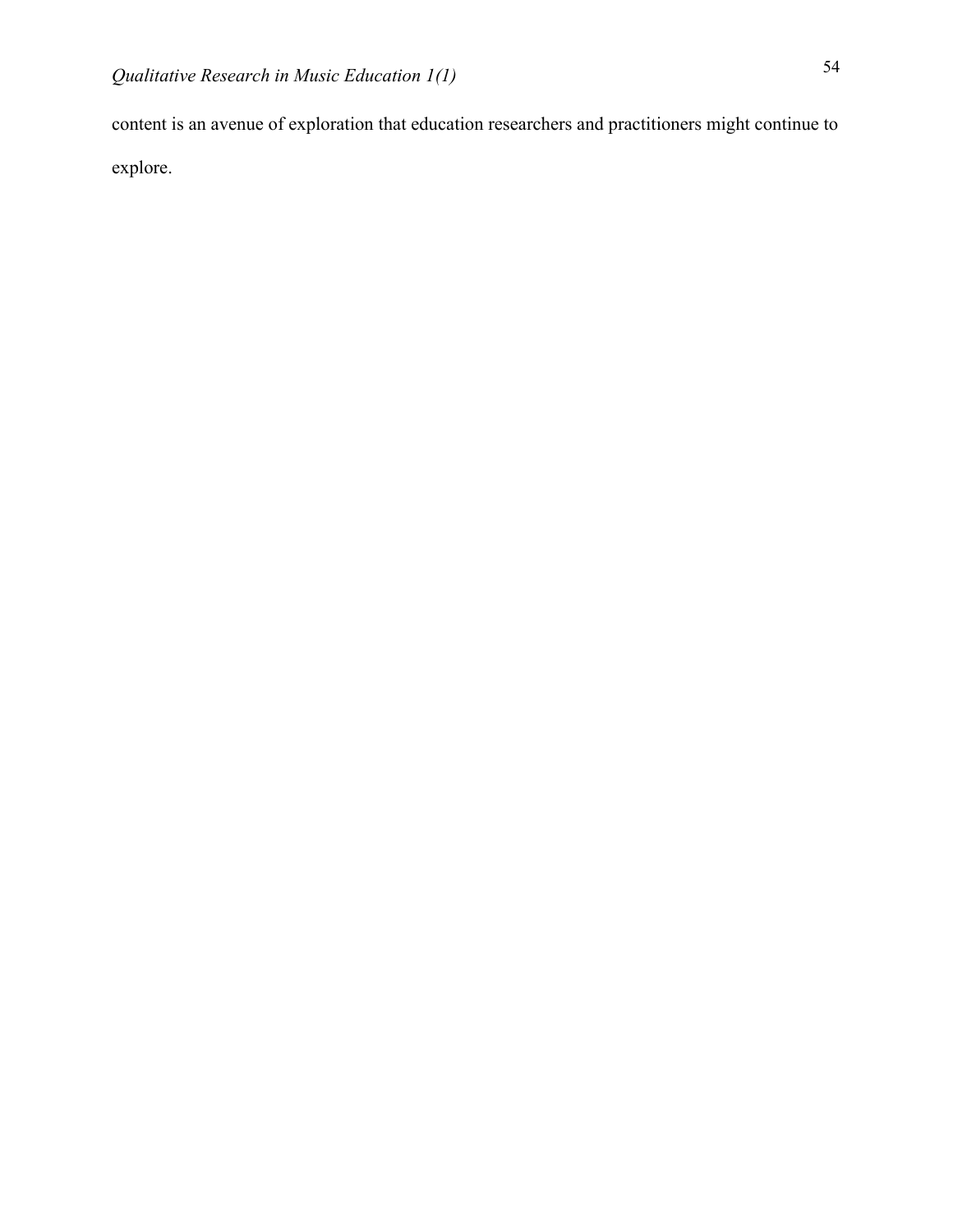#### **References**

- Abramo, J. (2012). Disability in the classroom: Current trends and impacts upon music education. *Music Educators Journal, 99*(1), 39-45. doi:10.1177/0027432112448824
- Alsup, J. (2006). Teacher identity discourses: Negotiating personal and professional spaces. Mahwah, N.J.: Lawrence Earlbaum Associates, Inc.
- Austin, J. L. (1975). *How to do things with words* (2<sup>nd</sup> ed.). New York, NY: Oxford University Press.
- Barone, T. (2007). A return to the gold standard? Questioning the future of narrative construction as educational research. *Qualitative inquiry*, *13*(4), 454-470. doi:10.1177/1077800406297667
- Bernard, C. F., & Abramo, J. M. (2019). Questioning strategies. In *Teacher Evaluation in Music: A Guide for Music Teachers in the US*. New York, NY: Oxford University Press.
- Bradley, D. (2007). The sounds of silence: Talking race in music education. *Action, Criticism, and Theory for Music Education*, *6*(4), 132-162.
- Britzman, D. P. (2003). Practice makes practice: A critical study of learning to teach. Albany, NY: State University of New York Press.

Butler, J. (1993). *Bodies that matter: On the discursive limits of sex.* New York, NY Routledge.

- Butler, J. (1996). Gender as performance. In P. Osborne (Ed.), *A critical sense: Interviews with intellectuals*. New York, NY: Routledge.
- Butler, J. (1999). *Gender trouble: Feminism and the subversion of identity, tenth anniversary edition.* New York, NY: Routledge.

Chong, S., & Low, E. L. (2009). Why I want to teach and how I feel about teaching—formation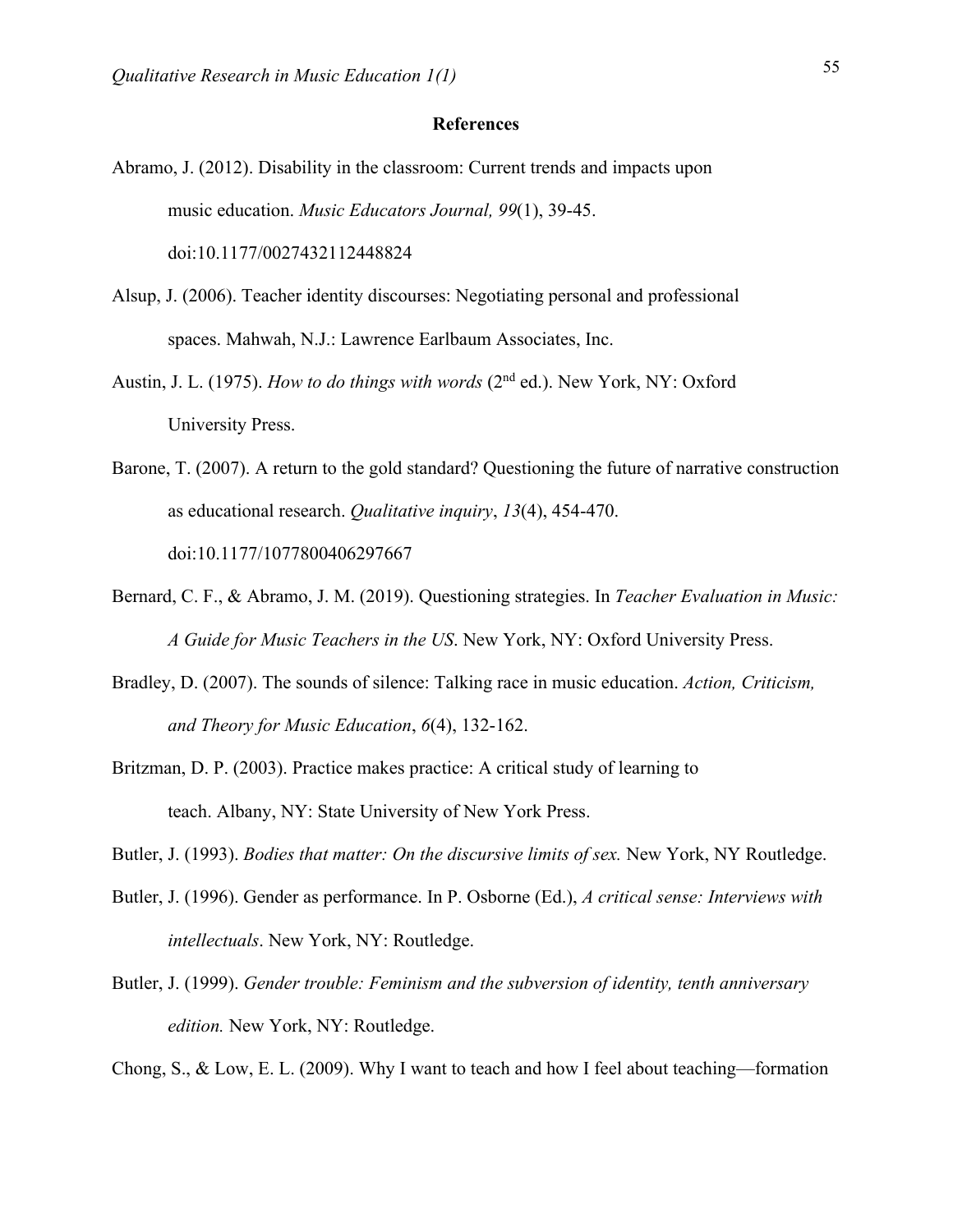of teacher identity from pre-service to the beginning teacher phase. *Educational Research for Policy and Practice*, *8*(1), 59. doi:10.1007/s10671-008-9056-z

- Duke, R. A. (2009). *Intelligent music teaching: Essays on the core principles of effective instruction.* Austin, TX: Learning and Behavior Resources.
- Duke, R. A., & Henninger, J. C. (2002). Teachers' verbal corrections and observers' perceptions of teaching and learning. *Journal of Research in Music Education, 50,* 75–87. doi:10.2307/3345694

Geertz, C. (1974). The interpretation of cultures. New York, NY: Basic Books.

- Goolsby, T. W. (1997). Verbal instruction in instrumental rehearsals: A comparison of three career levels and preservice teachers. *Journal of Research in Music Education, 45,* 21– 40. doi:10.2307/3345463
- Haston, W. (2013). Perceived use of teacher questioning in secondary music ensembles. *Bulletin of the Council for Research in Music Education*, (195), 77-94. doi:10.5406/bulcouresmusedu.195.0077
- Josselson, R. (Ed.). (1996). *Ethics and process in the narrative study of lives*. Thousand Oaks, CA: Sage Publications.
- Lamb, R. (1994). Feminism as critique in philosophy of music education. *Philosophy of Music Education Review*, 59-74.

Maus, F. E. (1991). Music as narrative. *Indiana Theory Review*, *12*, 1-34.

- McClary, S. (1991). *Feminine endings: Music, gender, and sexuality.* Minneapolis, MN: Minnesota University Press.
- Meijer, P. C., Korthagen, F. A., & Vasalos, A. (2009). Supporting presence in teacher education: